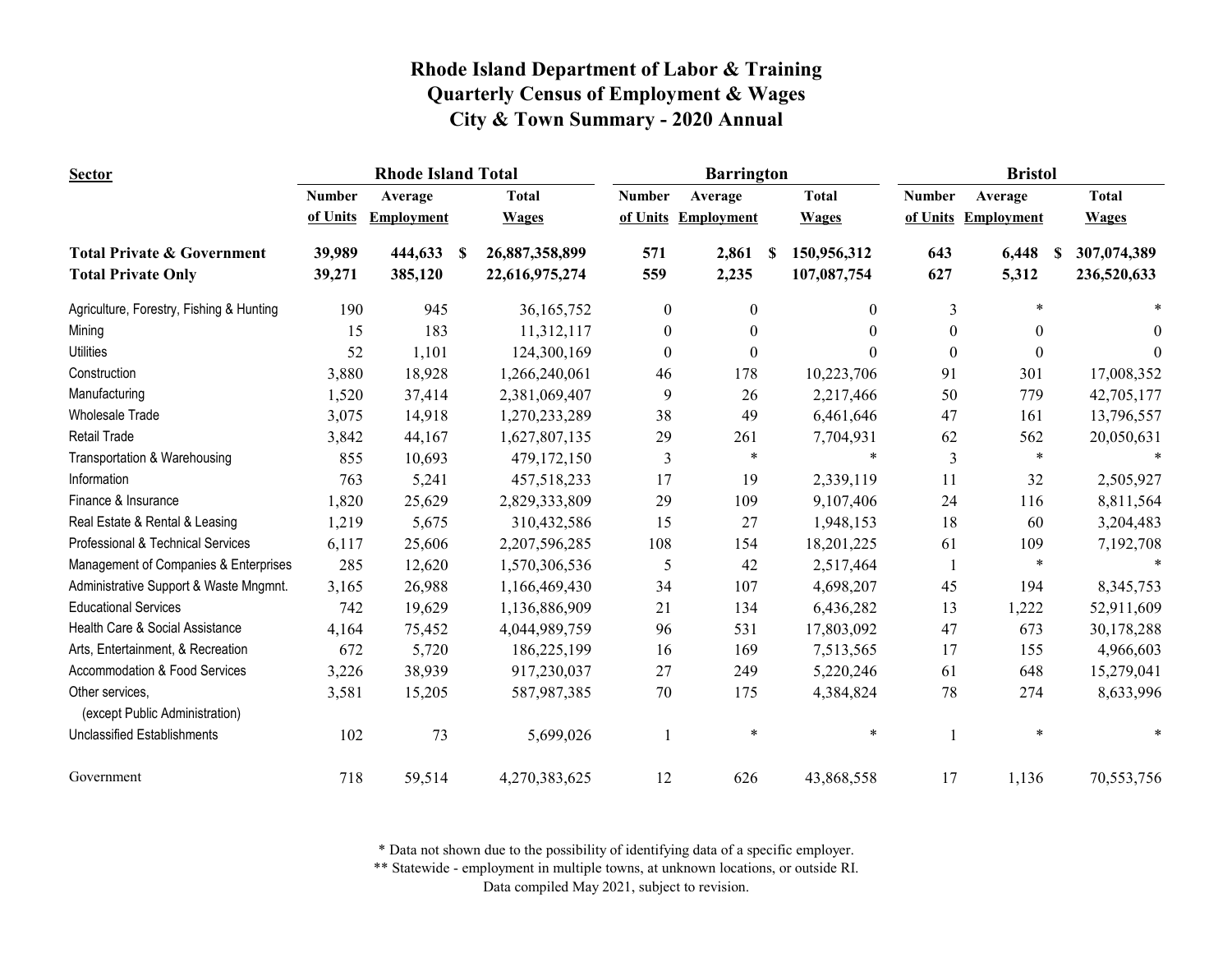| <b>Sector</b>                                     |                  | <b>Burrillville</b> |                   |                  | <b>Central Falls</b> |                   | <b>Charlestown</b> |                   |                  |  |
|---------------------------------------------------|------------------|---------------------|-------------------|------------------|----------------------|-------------------|--------------------|-------------------|------------------|--|
|                                                   | <b>Number</b>    | Average             | <b>Total</b>      | <b>Number</b>    | Average              | <b>Total</b>      | <b>Number</b>      | Average           | <b>Total</b>     |  |
|                                                   |                  | of Units Employment | <b>Wages</b>      | of Units         | <b>Employment</b>    | <b>Wages</b>      | of Units           | <b>Employment</b> | <b>Wages</b>     |  |
| <b>Total Private &amp; Government</b>             | 329              | 3,172               | 157,604,017<br>-S | 321              | 2,733                | 126,428,383<br>-S | 254                | 1,572             | 76,409,766<br>-S |  |
| <b>Total Private Only</b>                         | 313              | 2,382               | 112,346,573       | 312              | 2,192                | 93,701,475        | 239                | 1,326             | 63,562,852       |  |
| Agriculture, Forestry, Fishing & Hunting          | $\overline{3}$   | *                   | *                 |                  | $\ast$               | *                 | 3                  | 18                | 687,694          |  |
| Mining                                            | 0                | $\theta$            | 0                 | $\Omega$         | $\Omega$             | 0                 |                    | $\ast$            |                  |  |
| <b>Utilities</b>                                  | $\overline{2}$   |                     |                   | $\Omega$         | 0                    |                   | $\theta$           | $\theta$          | $\Omega$         |  |
| Construction                                      | 72               | 229                 | 13,870,551        | 59               | 175                  | 7,649,396         | 50                 | 165               | 10,018,426       |  |
| Manufacturing                                     | 12               | 617                 | 35,550,233        | 25               | 481                  | 21,739,541        | 3                  | 240               | 12,317,886       |  |
| <b>Wholesale Trade</b>                            | 22               | 66                  | 4,436,395         | 3                | *                    | $\ast$            | 13                 | 20                | 1,971,925        |  |
| <b>Retail Trade</b>                               | 21               | 149                 | 4,499,076         | 49               | 246                  | 8,465,759         | 21                 | 135               | 4,413,326        |  |
| Transportation & Warehousing                      | 5                | 37                  | 1,338,329         | 15               | 31                   | 925,534           | 2                  | $\ast$            |                  |  |
| Information                                       | 5                | 24                  | 659,310           |                  | $\ast$               |                   | 6                  | 29                | 909,461          |  |
| Finance & Insurance                               | 6                | $\ast$              | $\ast$            | 6                | 27                   | 1,158,411         | 15                 | 92                | 7,525,601        |  |
| Real Estate & Rental & Leasing                    | 6                | $\overline{7}$      | 228,680           | 6                | 22                   | 757,757           | 10                 | 38                | 2,302,049        |  |
| Professional & Technical Services                 | 34               | 55                  | 4,163,189         | 10               | 22                   | 1,081,209         | 25                 | 48                | 4,381,746        |  |
| Management of Companies & Enterprises             | $\boldsymbol{0}$ | $\boldsymbol{0}$    | $\boldsymbol{0}$  | $\boldsymbol{0}$ | $\boldsymbol{0}$     | $\Omega$          | $\boldsymbol{0}$   | $\boldsymbol{0}$  | $\Omega$         |  |
| Administrative Support & Waste Mngmnt.            | 26               | 134                 | 6,558,490         | 25               | 269                  | 17,173,025        |                    |                   |                  |  |
| <b>Educational Services</b>                       | 4                | 7                   | 104,147           | 3                | 213                  | 11,181,305        | 20                 | 58                | 2,570,833        |  |
| Health Care & Social Assistance                   | 29               | 531                 | 23,893,518        | 45               | 392                  | 14,872,827        | 4                  | 4                 | 65,470           |  |
| Arts, Entertainment, & Recreation                 | 5                | 45                  | 886,433           |                  |                      |                   | 24                 | 204               | 8,432,095        |  |
| Accommodation & Food Services                     | 27               | 308                 | 5,853,279         | 34               | 190                  | 4,100,815         | 3                  | 31                | 2,028,708        |  |
| Other services,<br>(except Public Administration) | 38               | 104                 | 4,415,540         | 34               | 95                   | 2,893,361         | 22                 | 199               | 4,393,636        |  |
| <b>Unclassified Establishments</b>                | $\boldsymbol{0}$ | $\boldsymbol{0}$    | $\boldsymbol{0}$  |                  | $\ast$               | $\ast$            | 22                 | 43                | 1,324,760        |  |
| Government                                        | 17               | 791                 | 45,257,444        | 10               | 541                  | 32,726,908        | 16                 | 247               | 12,846,914       |  |

\* Data not shown due to the possibility of identifying data of a specific employer.

\*\* Statewide - employment in multiple towns, at unknown locations, or outside RI.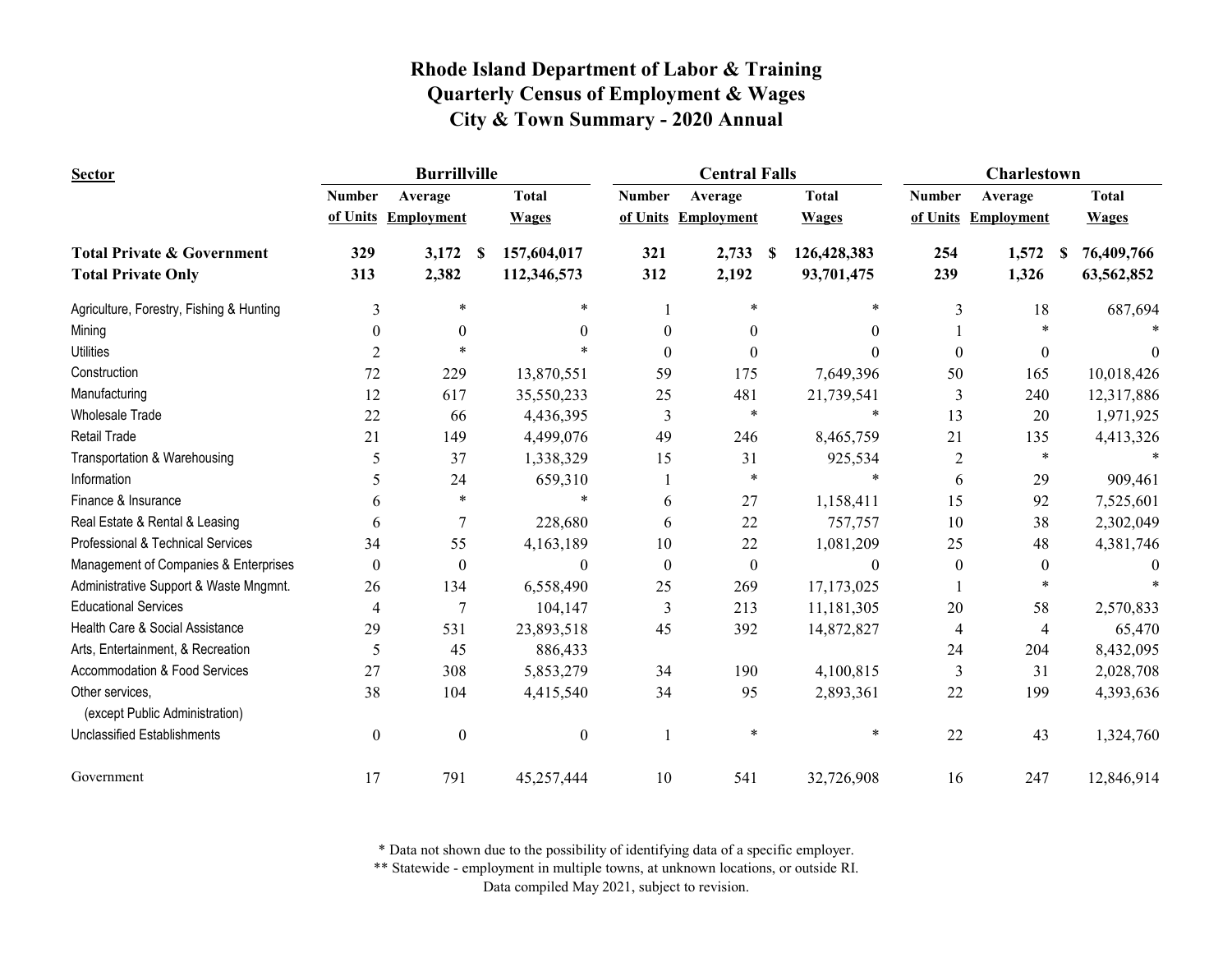| <b>Sector</b>                                     |               | Coventry            |                   |                  | <b>Cranston</b>   |                                | Cumberland     |                     |                              |  |
|---------------------------------------------------|---------------|---------------------|-------------------|------------------|-------------------|--------------------------------|----------------|---------------------|------------------------------|--|
|                                                   | <b>Number</b> | Average             | <b>Total</b>      | <b>Number</b>    | Average           | <b>Total</b>                   | <b>Number</b>  | Average             | <b>Total</b>                 |  |
|                                                   |               | of Units Employment | <b>Wages</b>      | of Units         | <b>Employment</b> | <b>Wages</b>                   |                | of Units Employment | <b>Wages</b>                 |  |
| <b>Total Private &amp; Government</b>             | 747           | 7,320               | 339,723,015<br>-S | 2,684            | 32,624            | 1,721,908,707<br><sup>\$</sup> | 944            | 11,078              | 665,016,847<br><sup>\$</sup> |  |
| <b>Total Private Only</b>                         | 731           | 6,165               | 276,836,653       | 2,647            | 26,477            | 1,225,213,532                  | 931            | 10,106              | 601,932,932                  |  |
| Agriculture, Forestry, Fishing & Hunting          | 3             | 8                   | 193,769           | 15               | 69                | 1,966,830                      |                | $\ast$              |                              |  |
| Mining                                            | $\theta$      | $\boldsymbol{0}$    | 0                 | $\sqrt{2}$       |                   |                                |                |                     |                              |  |
| <b>Utilities</b>                                  |               |                     |                   | $\boldsymbol{0}$ | $\theta$          | $\theta$                       | $\overline{2}$ | *                   |                              |  |
| Construction                                      | 129           | 478                 | 24,636,992        | 249              | 1,078             | 69,212,721                     | 124            | 711                 | 52,065,200                   |  |
| Manufacturing                                     | 35            | 447                 | 41,202,827        | 137              | 3,298             | 179,175,020                    | 34             | 1,442               | 79,453,541                   |  |
| <b>Wholesale Trade</b>                            | 35            | 302                 | 26,977,281        | 161              | 1,296             | 87,997,307                     | 63             | 663                 | 52,221,804                   |  |
| Retail Trade                                      | 94            | 1,713               | 56,809,000        | 306              | 4,582             | 164,757,690                    | 84             | 869                 | 32,256,781                   |  |
| Transportation & Warehousing                      | 11            | 127                 | 3,122,255         | 75               | 776               | 32,398,302                     | 24             | 623                 | 24,381,065                   |  |
| Information                                       | 6             | 12                  | 814,918           | 35               | 306               | 22,026,152                     | 13             | 75                  | 5,455,906                    |  |
| Finance & Insurance                               | 29            | 107                 | 5,917,577         | 145              | 650               | 60,025,835                     | 40             | 123                 | 8,701,271                    |  |
| Real Estate & Rental & Leasing                    | 17            | 32                  | 979,985           | 95               | 363               | 24,080,921                     | 34             | 111                 | 6,004,813                    |  |
| Professional & Technical Services                 | 63            | 323                 | 23,463,834        | 323              | 2,229             | 163,232,168                    | 145            | 322                 | 29,101,177                   |  |
| Management of Companies & Enterprises             | 6             | 56                  | 4,083,165         | 12               | 212               | 21,153,329                     | 13             | 1,390               | 144,194,543                  |  |
| Administrative Support & Waste Mngmnt.            | 66            | 427                 | 17,228,756        | 210              | 3,022             | 111,255,716                    | 63             | 1,207               | 62,903,025                   |  |
| <b>Educational Services</b>                       | 11            | 81                  | 1,955,448         | 38               | 262               | 6,086,132                      | 23             | 290                 | 15,297,421                   |  |
| Health Care & Social Assistance                   | 90            | 1,166               | 48,837,135        | 348              | 3,911             | 165,428,046                    | 100            | 685                 | 29,989,598                   |  |
| Arts, Entertainment, & Recreation                 | 6             | 16                  | 310,873           | 37               | 293               | 7,382,603                      | 12             | 70                  | 1,108,622                    |  |
| Accommodation & Food Services                     | 56            | 630                 | 13,094,454        | 217              | 2,815             | 57,141,393                     | 67             | 750                 | 14,921,036                   |  |
| Other services,<br>(except Public Administration) | 77            | 233                 | 6,804,193         | 249              | 1,284             | 49,605,822                     | 92             | 539                 | 22,343,182                   |  |
| <b>Unclassified Establishments</b>                |               | $\ast$              | ∗                 |                  | $\ast$            | *                              |                | $\ast$              |                              |  |
| Government                                        | 17            | 1,155               | 62,886,362        | 38               | 6,147             | 496,695,175                    | 14             | 972                 | 63,083,915                   |  |

\* Data not shown due to the possibility of identifying data of a specific employer.

\*\* Statewide - employment in multiple towns, at unknown locations, or outside RI.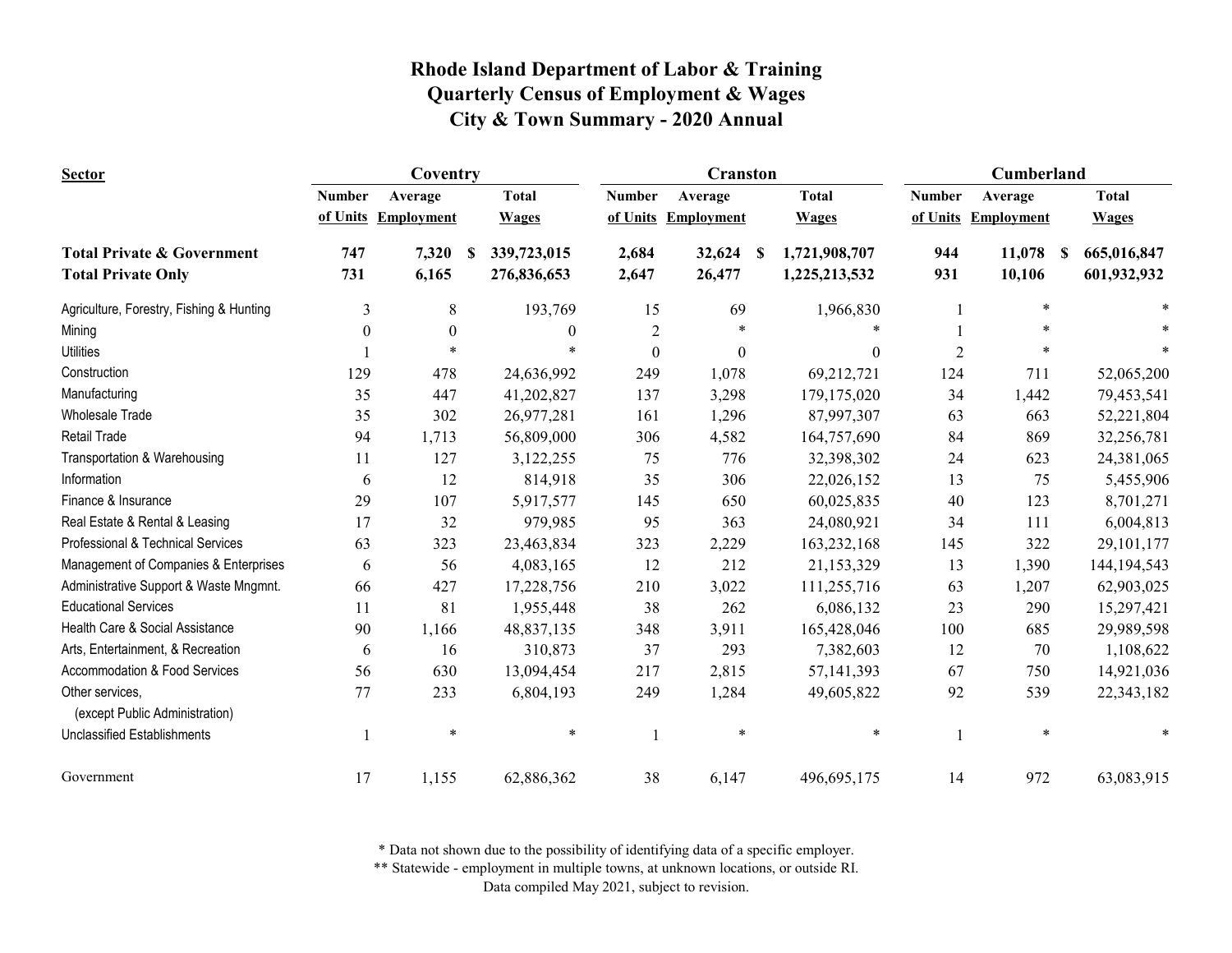| <b>Sector</b>                                     |               | <b>East Greenwich</b> |                     |                  | <b>East Providence</b> |                    |                | <b>Exeter</b>       |                  |  |  |
|---------------------------------------------------|---------------|-----------------------|---------------------|------------------|------------------------|--------------------|----------------|---------------------|------------------|--|--|
|                                                   | <b>Number</b> | Average               | <b>Total</b>        | <b>Number</b>    | Average                | <b>Total</b>       | <b>Number</b>  | Average             | <b>Total</b>     |  |  |
|                                                   |               | of Units Employment   | <b>Wages</b>        |                  | of Units Employment    | <b>Wages</b>       |                | of Units Employment | <b>Wages</b>     |  |  |
| <b>Total Private &amp; Government</b>             | 869           | 7,324                 | 394, 102, 791<br>-S | 1,528            | 20,463                 | 1,110,109,983<br>S | 200            | 1,554               | 78,170,347<br>-S |  |  |
| <b>Total Private Only</b>                         | 855           | 6,688                 | 351,146,173         | 1,512            | 18,992                 | 1,012,284,238      | 195            | 1,451               | 73,940,261       |  |  |
| Agriculture, Forestry, Fishing & Hunting          | 3             | 13                    | 416,787             |                  | *                      | *                  | 8              | 38                  | 1,136,232        |  |  |
| Mining                                            | $\theta$      | $\boldsymbol{0}$      | $\theta$            | $\boldsymbol{0}$ | 0                      | $\Omega$           | $\Omega$       | $\theta$            | $\Omega$         |  |  |
| <b>Utilities</b>                                  |               | $\ast$                |                     | $\theta$         | 0                      | 0                  | $\Omega$       | $\theta$            | $\Omega$         |  |  |
| Construction                                      | 45            | 182                   | 10,968,803          | 186              | 792                    | 56,711,534         | 42             | 105                 | 4,988,412        |  |  |
| Manufacturing                                     | 24            | 268                   | 17,369,654          | 79               | 2,148                  | 124,995,654        | 9              | 44                  | 2,949,775        |  |  |
| <b>Wholesale Trade</b>                            | 57            | 172                   | 20,955,697          | 93               | 759                    | 53,134,835         | 15             | 42                  | 2,318,957        |  |  |
| <b>Retail Trade</b>                               | 63            | 775                   | 31,056,189          | 127              | 1,646                  | 67,560,692         | 13             | 79                  | 3,126,799        |  |  |
| Transportation & Warehousing                      | $\tau$        | 63                    | 2,262,387           | 35               | 252                    | 10,268,716         | 5              | 62                  | 2,081,901        |  |  |
| Information                                       | 16            | 77                    | 8,083,313           | 18               | 318                    | 23,069,894         | 3              | 8                   | 276,373          |  |  |
| Finance & Insurance                               | 56            | 223                   | 20,617,095          | 99               | 3,357                  | 243,906,744        | 6              | 7                   | 289,327          |  |  |
| Real Estate & Rental & Leasing                    | 29            | 54                    | 2,292,093           | 48               | 221                    | 10,637,512         | 8              | 10                  | 1,733,015        |  |  |
| Professional & Technical Services                 | 170           | 667                   | 54,746,527          | 211              | 1,173                  | 87,324,522         | 21             | 405                 | 33,273,640       |  |  |
| Management of Companies & Enterprises             | 7             | 306                   | 28,895,712          | 11               | $\ast$                 | $\ast$             |                | $\ast$              |                  |  |  |
| Administrative Support & Waste Mngmnt.            | 53            | 327                   | 14,550,614          | 119              | 1,108                  | 42,340,639         | 22             | 145                 | 7,894,170        |  |  |
| <b>Educational Services</b>                       | 17            | 563                   | 29,729,233          | 24               | 394                    | 17,802,080         | $\overline{2}$ | $\ast$              |                  |  |  |
| Health Care & Social Assistance                   | 141           | 1,478                 | 72,526,658          | 174              | 4,305                  | 204,862,650        | 12             | 211                 | 7,496,664        |  |  |
| Arts, Entertainment, & Recreation                 | 12            | 66                    | 1,666,164           | 33               | 422                    | 10,781,928         | 5              | $\ast$              |                  |  |  |
| Accommodation & Food Services                     | 77            | 1,170                 | 25,938,605          | 119              | 1,495                  | 30,964,708         | 17             | 160                 | 3,647,216        |  |  |
| Other services,<br>(except Public Administration) | 81            | 281                   | 8,736,310           | 140              | 534                    | 22,234,858         | 12             | 37                  | 1,306,555        |  |  |
| <b>Unclassified Establishments</b>                |               | $\ast$                | *                   |                  | *                      | $\ast$             | $\theta$       | $\mathbf{0}$        | $\Omega$         |  |  |
| Government                                        | 15            | 637                   | 42,956,618          | 17               | 1,471                  | 97,825,745         | 6              | 102                 | 4,230,086        |  |  |

\* Data not shown due to the possibility of identifying data of a specific employer.

\*\* Statewide - employment in multiple towns, at unknown locations, or outside RI.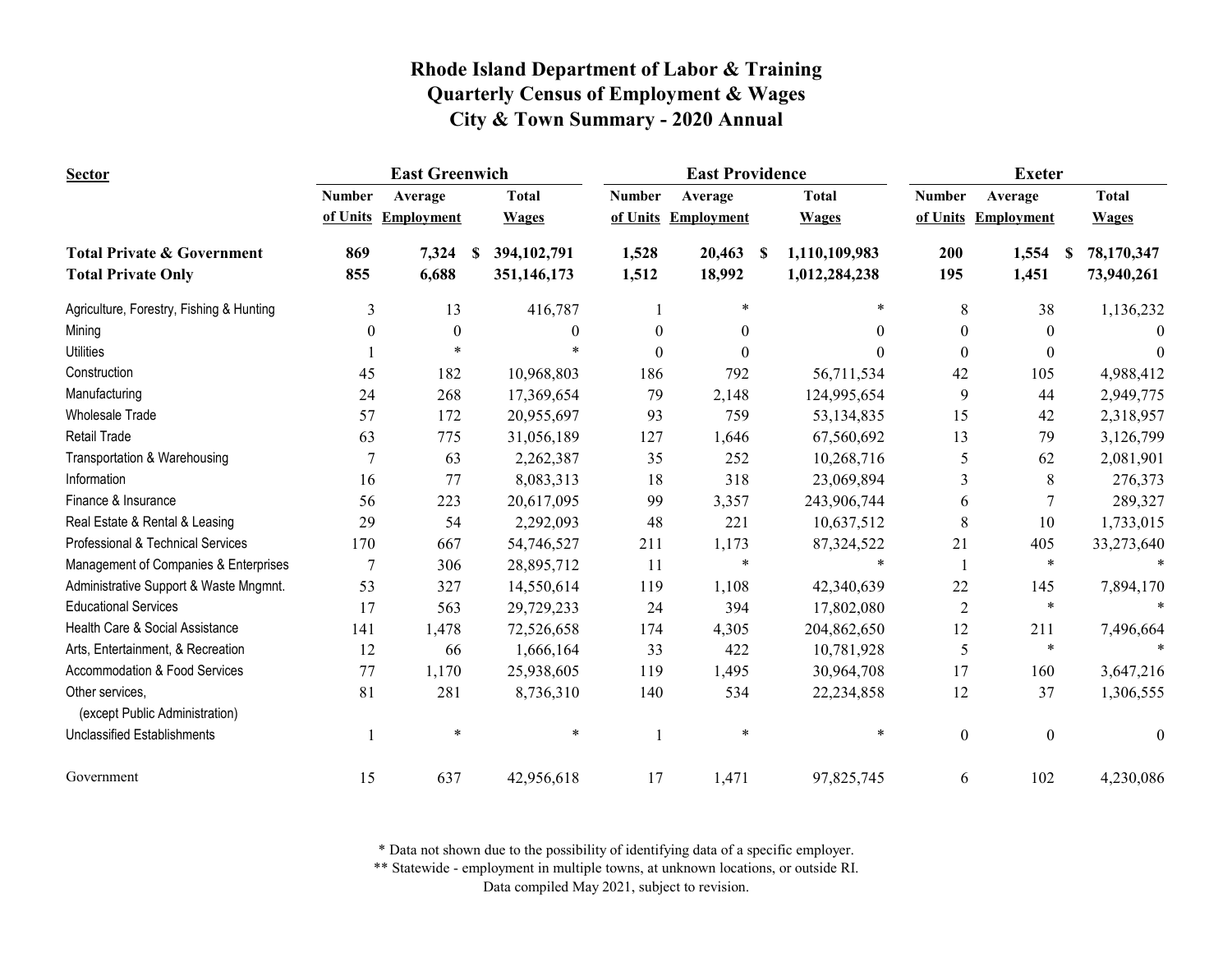| <b>Sector</b>                            |                | Foster            |                        |                | Glocester         |                             | Hopkinton        |                     |                 |  |
|------------------------------------------|----------------|-------------------|------------------------|----------------|-------------------|-----------------------------|------------------|---------------------|-----------------|--|
|                                          | <b>Number</b>  | Average           | <b>Total</b>           | <b>Number</b>  | Average           | <b>Total</b>                | <b>Number</b>    | Average             | <b>Total</b>    |  |
|                                          | of Units       | <b>Employment</b> | <b>Wages</b>           | of Units       | <b>Employment</b> | <b>Wages</b>                |                  | of Units Employment | <b>Wages</b>    |  |
| <b>Total Private &amp; Government</b>    | 110            | 404               | 16,818,988<br><b>S</b> | 221            | 1,523             | 69,180,752<br><sup>\$</sup> | 208              | 1,210               | 59,872,401<br>S |  |
| <b>Total Private Only</b>                | 104            | 315               | 12,168,994             | 204            | 1,052             | 40,850,651                  | 196              | 1,085               | 54,175,588      |  |
| Agriculture, Forestry, Fishing & Hunting | $\overline{2}$ | $\ast$            | $\ast$                 | 3              | 7                 | 134,941                     | 5                | *                   |                 |  |
| Mining                                   | $\theta$       | $\theta$          | $\theta$               | 0              | 0                 | 0                           |                  |                     |                 |  |
| <b>Utilities</b>                         | $\Omega$       | $\theta$          | $\theta$               | 0              | 0                 | 0                           | $\Omega$         | $\theta$            | 0               |  |
| Construction                             | 22             | 48                | 2,707,615              | 59             | 150               | 7,216,080                   | 52               | 183                 | 10,078,378      |  |
| Manufacturing                            | 2              | $\ast$            | $\ast$                 | 4              | 28                | 1,202,147                   | 16               | 364                 | 20,932,577      |  |
| <b>Wholesale Trade</b>                   | 7              | 24                | 1,377,994              | 4              | *                 | *                           | 10               | 13                  | 1,608,251       |  |
| <b>Retail Trade</b>                      | 9              | 28                | 643,414                | 20             | 194               | 5,031,343                   | 18               | 113                 | 3,808,410       |  |
| Transportation & Warehousing             | 5              | 19                | 695,808                |                | 48                | 2,464,804                   |                  | $\ast$              |                 |  |
| Information                              |                | $\ast$            | $\ast$                 | 4              | 24                | 458,780                     | 3                | 12                  | 158,992         |  |
| Finance & Insurance                      |                | $\ast$            | $\ast$                 | 8              | 21                | 1,152,789                   | 5                | 5                   | 442,416         |  |
| Real Estate & Rental & Leasing           |                |                   | 9,396                  | 6              | 9                 | 467,077                     |                  | $\ast$              |                 |  |
| Professional & Technical Services        | 15             | 26                | 1,298,687              | 13             | 80                | 6,836,452                   | 12               | 35                  | 2,347,418       |  |
| Management of Companies & Enterprises    |                | $\ast$            | $\ast$                 | $\overline{0}$ | $\mathbf{0}$      | $\theta$                    |                  | $\ast$              |                 |  |
| Administrative Support & Waste Mngmnt.   | 8              | 13                | 559,903                | 15             | 50                | 1,764,416                   | 18               |                     |                 |  |
| <b>Educational Services</b>              | 2              | $\ast$            | $\ast$                 | $\overline{2}$ | $\ast$            | $\ast$                      |                  | *                   |                 |  |
| Health Care & Social Assistance          | 10             | 52                | 2,090,815              | 21             | 219               | 8,357,422                   | 24               | 175                 | 7,379,845       |  |
| Arts, Entertainment, & Recreation        | 4              | 30                | 672,225                | 3              | 18                | 599,030                     | 5                | 38                  | 668,591         |  |
| Accommodation & Food Services            | 6              | 19                | 270,092                | 18             | 163               | 2,985,472                   | 9                | 48                  | 1,046,767       |  |
| Other services.                          | 8              | 15                | 408,590                | 19             | 40                | 1,790,770                   | 16               | 31                  | 995,903         |  |
| (except Public Administration)           |                |                   |                        |                |                   |                             |                  |                     |                 |  |
| <b>Unclassified Establishments</b>       |                | $\ast$            | $\ast$                 | $\overline{0}$ | $\theta$          | $\boldsymbol{0}$            | $\boldsymbol{0}$ | $\overline{0}$      | $\theta$        |  |
| Government                               | 7              | 89                | 4,649,994              | 18             | 471               | 28,330,101                  | 13               | 125                 | 5,696,813       |  |

\* Data not shown due to the possibility of identifying data of a specific employer.

\*\* Statewide - employment in multiple towns, at unknown locations, or outside RI.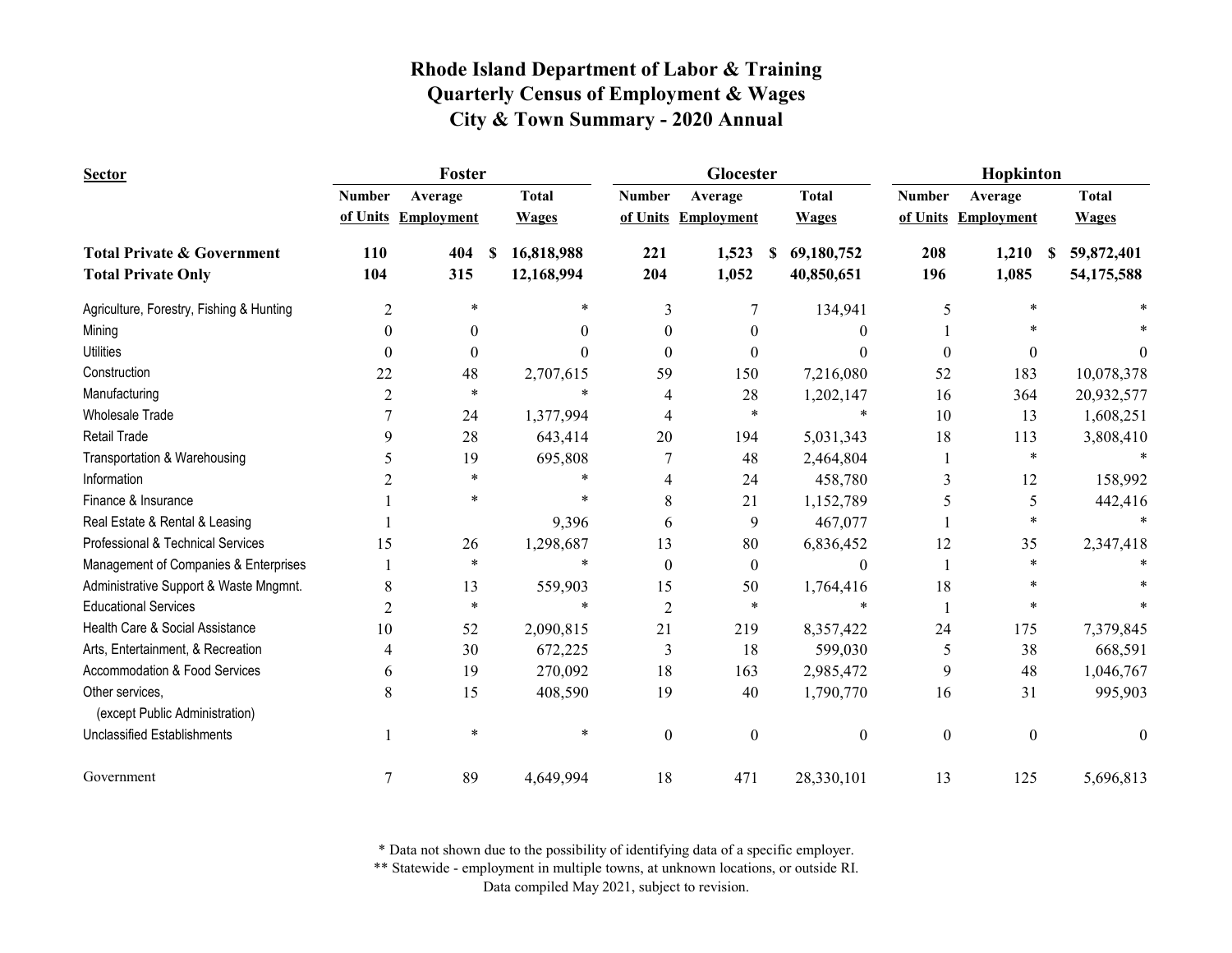| <b>Sector</b>                                     |                  | <b>Jamestown</b>  |                  |                | Johnston   |                     | Lincoln          |                        |              |  |
|---------------------------------------------------|------------------|-------------------|------------------|----------------|------------|---------------------|------------------|------------------------|--------------|--|
|                                                   | <b>Number</b>    | Average           | <b>Total</b>     | <b>Number</b>  | Average    | <b>Total</b>        | <b>Number</b>    | Average                | <b>Total</b> |  |
|                                                   | of Units         | <b>Employment</b> | <b>Wages</b>     | of Units       | Employment | <b>Wages</b>        |                  | of Units Employment    | <b>Wages</b> |  |
| <b>Total Private &amp; Government</b>             | 225              | 1,137             | 57,365,747<br>-S | 1,146          | 15,800     | -S<br>1,021,818,275 | 833              | 13,995<br><sup>S</sup> | 857,965,879  |  |
| <b>Total Private Only</b>                         | 210              | 814               | 40,719,349       | 1,132          | 14,490     | 939,885,395         | 812              | 12,851                 | 777,099,539  |  |
| Agriculture, Forestry, Fishing & Hunting          | 4                | 20                | 463,121          | 7              | 55         | 1,298,594           | $\overline{2}$   | $\ast$                 |              |  |
| Mining                                            | $\theta$         | $\mathbf{0}$      | $\mathbf{0}$     |                | $\ast$     |                     | $\boldsymbol{0}$ | $\theta$               | $\theta$     |  |
| <b>Utilities</b>                                  | $\Omega$         | $\theta$          | $\Omega$         | $\overline{2}$ | $\ast$     | $\ast$              | 3                | 53                     | 7,448,731    |  |
| Construction                                      | 24               | 70                | 3,954,904        | 174            | 932        | 59,818,409          | 101              | 906                    | 59,314,895   |  |
| Manufacturing                                     | 6                | 12                | 874,432          | 67             | 668        | 28,072,243          | 49               | 1,882                  | 113,479,253  |  |
| <b>Wholesale Trade</b>                            | 18               | 42                | 6,285,522        | 44             | 224        | 19,173,982          | 60               | 488                    | 35,984,721   |  |
| Retail Trade                                      | 11               | 66                | 1,908,482        | 135            | 1,514      | 56,631,351          | 58               | 855                    | 35,422,392   |  |
| Transportation & Warehousing                      | 4                | $\ast$            | $\ast$           | 37             | 475        | 20,061,719          | 17               | 322                    | 15,630,974   |  |
| Information                                       | 5                | 14                | 1,020,886        | 9              | 306        | 42,635,515          | 12               | 203                    | 13,195,678   |  |
| Finance & Insurance                               | 5                | $\ast$            | *                | 30             | 4,288      | 459,211,227         | 34               | 2,637                  | 227,019,699  |  |
| Real Estate & Rental & Leasing                    | 8                | 19                | 839,475          | 43             | 346        | 19,167,962          | 30               | 76                     | 4,573,542    |  |
| Professional & Technical Services                 | 51               | 135               | 10,507,737       | 98             | 276        | 23,361,587          | 132              | 625                    | 52,059,209   |  |
| Management of Companies & Enterprises             | $\boldsymbol{0}$ | $\boldsymbol{0}$  | $\boldsymbol{0}$ | 7              | 31         | 2,765,550           | 9                | 609                    | 64,992,218   |  |
| Administrative Support & Waste Mngmnt.            | 22               | 68                | 3,135,957        | 128            | 1,904      | 78,181,912          | 62               | 752                    | 27,530,176   |  |
| <b>Educational Services</b>                       | $\theta$         | $\boldsymbol{0}$  | $\theta$         | 11             | 53         | 1,061,179           | 10               | 199                    | 12,466,587   |  |
| Health Care & Social Assistance                   | 11               | 56                | 1,672,894        | 140            | 1,880      | 86,168,033          | 91               | 1,127                  | 47,771,367   |  |
| Arts, Entertainment, & Recreation                 | 10               | 158               | 4,873,929        | 11             | 36         | 982,868             | 17               | 340                    | 7,102,813    |  |
| Accommodation & Food Services                     | 14               | 91                | 2,051,621        | 96             | 1,004      | 19,260,166          | 57               | 1,483                  | 43,357,370   |  |
| Other services,<br>(except Public Administration) | 21               | 49                | 2,134,844        | 99             | 448        | 15,521,859          | 73               | 290                    | 9,644,314    |  |
| <b>Unclassified Establishments</b>                | $\boldsymbol{0}$ | $\mathbf{0}$      | $\boldsymbol{0}$ |                | $\ast$     | $\ast$              |                  | $\ast$                 |              |  |
| Government                                        | 16               | 323               | 16,646,398       | 15             | 1,311      | 81,932,880          | 22               | 1,144                  | 80,866,340   |  |

\* Data not shown due to the possibility of identifying data of a specific employer.

\*\* Statewide - employment in multiple towns, at unknown locations, or outside RI.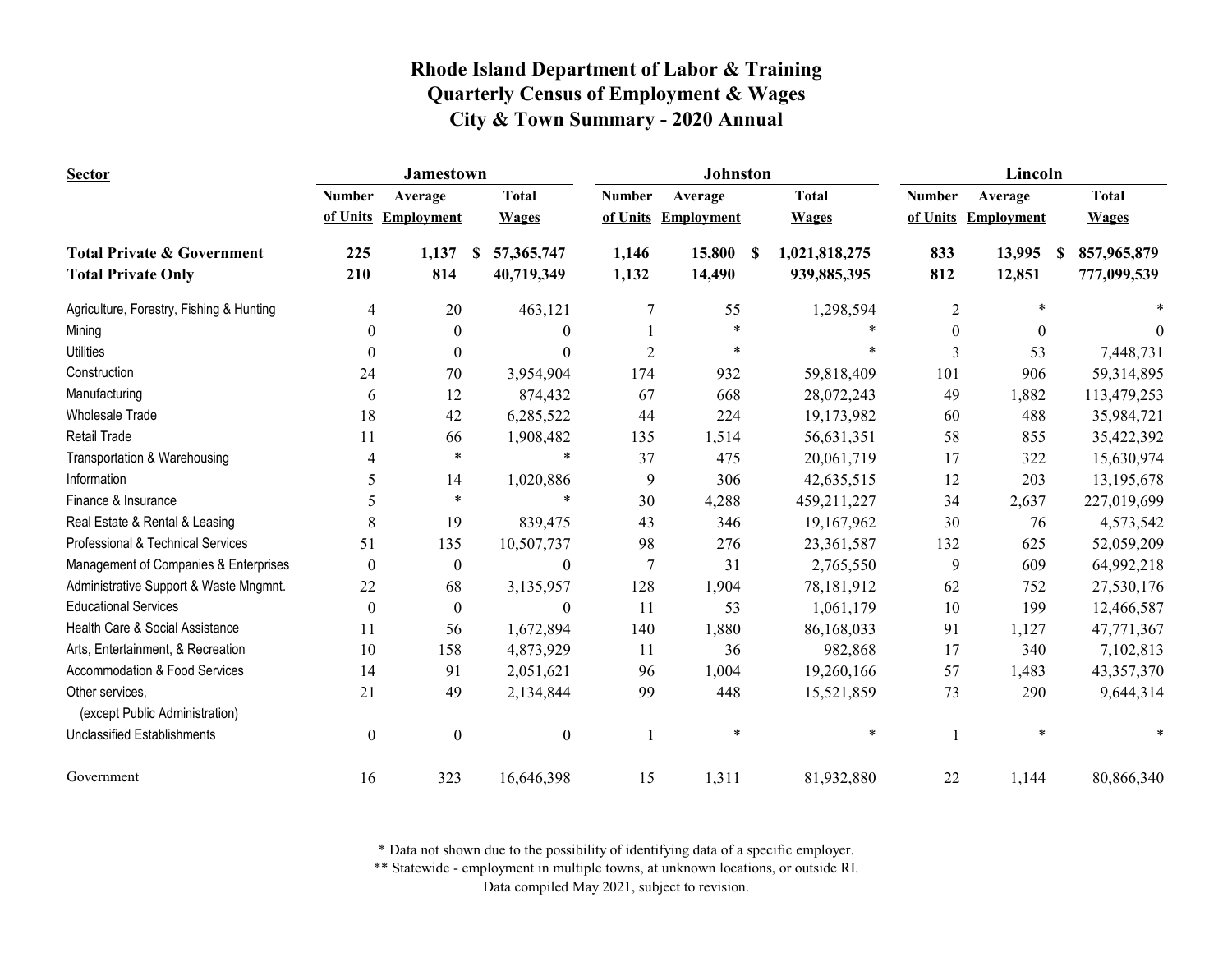| <b>Sector</b>                                     |                  | <b>Little Compton</b> |                  |                  | <b>Middletown</b>   |                  | Narragansett  |                     |                   |  |
|---------------------------------------------------|------------------|-----------------------|------------------|------------------|---------------------|------------------|---------------|---------------------|-------------------|--|
|                                                   | <b>Number</b>    | Average               | <b>Total</b>     | <b>Number</b>    | Average             | <b>Total</b>     | <b>Number</b> | Average             | <b>Total</b>      |  |
|                                                   |                  | of Units Employment   | <b>Wages</b>     |                  | of Units Employment | <b>Wages</b>     |               | of Units Employment | <b>Wages</b>      |  |
| <b>Total Private &amp; Government</b>             | 153              | 707                   | 29,836,052<br>S  | 737              | 10,348              | 599,311,390<br>S | 472           | 4,251               | 314,614,123<br>\$ |  |
| <b>Total Private Only</b>                         | 147              | 575                   | 23,573,804       | 725              | 9,781               | 561,801,300      | 453           | 3,372               | 251,710,246       |  |
| Agriculture, Forestry, Fishing & Hunting          | 10               | 54                    | 1,632,280        | 5                | 71                  | 3,033,630        | 7             | 30                  | 1,347,587         |  |
| Mining                                            | 0                | $\theta$              | $\Omega$         | $\overline{c}$   | *                   |                  | $\theta$      | $\Omega$            |                   |  |
| <b>Utilities</b>                                  | 0                | $\Omega$              | $\theta$         |                  | $\ast$              |                  | $\Omega$      | $\Omega$            |                   |  |
| Construction                                      | 28               | 134                   | 7,117,798        | 75               | 479                 | 29,610,308       | 42            | 143                 | 8,316,934         |  |
| Manufacturing                                     | 4                | 16                    | 806,559          | 12               | 420                 | 36,729,053       | 14            | 271                 | 18,712,823        |  |
| <b>Wholesale Trade</b>                            | 8                | 12                    | 976,410          | 24               | 106                 | 6,650,513        | 21            | 77                  | 4,519,015         |  |
| <b>Retail Trade</b>                               |                  | 29                    | 750,912          | 87               | 1,369               | 50,400,838       | 56            | 659                 | 20,638,318        |  |
| Transportation & Warehousing                      | 2                | $\ast$                | *                | 13               | 123                 | 9,901,759        | 9             | 104                 | 4,269,395         |  |
| Information                                       | 0                | $\theta$              | $\theta$         | 13               | 103                 | 10,187,844       | 7             | $\ast$              |                   |  |
| Finance & Insurance                               |                  | $\ast$                | $\ast$           | 38               | 566                 | 59,050,602       | 21            | 61                  | 4,722,645         |  |
| Real Estate & Rental & Leasing                    |                  | 2                     | 295,277          | 28               | 103                 | 5,619,922        | 21            | 126                 | 5,675,057         |  |
| Professional & Technical Services                 | 19               | 33                    | 3,052,507        | 106              | 2,502               | 200,813,953      | 62            | 103                 | 9,005,871         |  |
| Management of Companies & Enterprises             | $\theta$         | $\boldsymbol{0}$      | $\boldsymbol{0}$ | 9                | 509                 | 33,850,905       | 3             | $\ast$              |                   |  |
| Administrative Support & Waste Mngmnt.            | 23               | 60                    | 2,327,310        | 53               | 294                 | 10,716,833       | 24            | 92                  | 3,756,407         |  |
| <b>Educational Services</b>                       | $\overline{c}$   | $\ast$                | $\ast$           | 15               | $\ast$              | $\ast$           | 9             | 13                  | 373,938           |  |
| Health Care & Social Assistance                   | 5                | 39                    | 1,013,470        | 79               | 1,126               | 47,115,673       | 37            | 350                 | 14,417,693        |  |
| Arts, Entertainment, & Recreation                 | 8                | 52                    | 1,944,879        | 17               | 112                 | 3,580,638        | 10            | 149                 | 5,104,714         |  |
| Accommodation & Food Services                     | 9                | 63                    | 1,065,344        | 88               | 1,280               | 29,987,472       | 70            | 999                 | 22,582,559        |  |
| Other services,<br>(except Public Administration) | 20               | 74                    | 2,284,724        | 65               | 388                 | 11,316,804       | 46            | 183                 | 5,065,645         |  |
| <b>Unclassified Establishments</b>                | $\boldsymbol{0}$ | $\boldsymbol{0}$      | $\boldsymbol{0}$ | $\boldsymbol{0}$ | $\boldsymbol{0}$    | $\boldsymbol{0}$ |               |                     |                   |  |
| Government                                        | 7                | 133                   | 6,262,248        | 13               | 567                 | 37,510,090       | 20            | 879                 | 62,903,877        |  |

\* Data not shown due to the possibility of identifying data of a specific employer.

\*\* Statewide - employment in multiple towns, at unknown locations, or outside RI.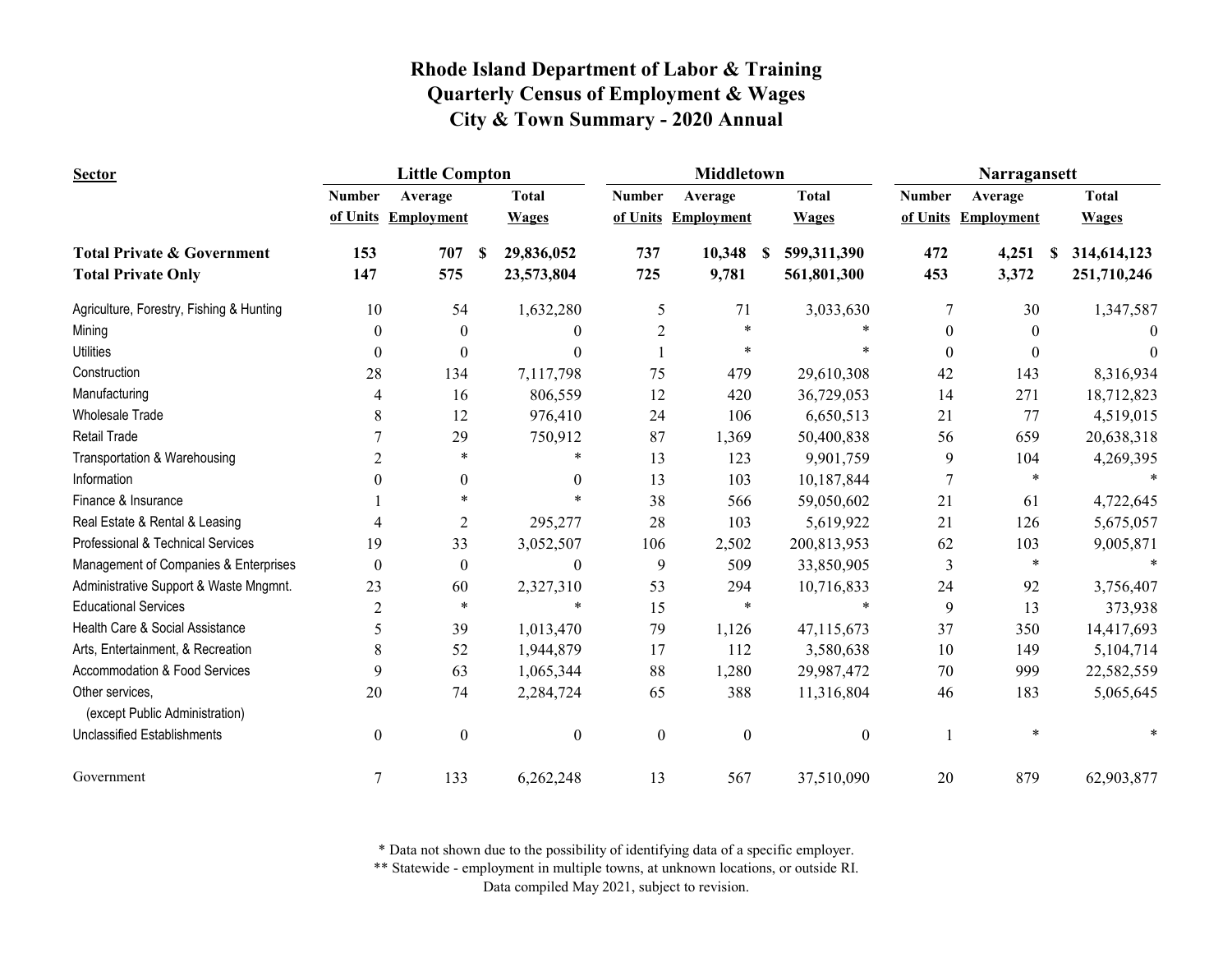| <b>Sector</b>                                     | <b>New Shoreham</b> |                   |                  |                  | <b>Newport</b>                       |                       | <b>North Kingstown</b> |                   |                   |  |
|---------------------------------------------------|---------------------|-------------------|------------------|------------------|--------------------------------------|-----------------------|------------------------|-------------------|-------------------|--|
|                                                   | <b>Number</b>       | Average           | <b>Total</b>     | <b>Number</b>    | Average                              | <b>Total</b>          | <b>Number</b>          | Average           | <b>Total</b>      |  |
|                                                   | of Units            | <b>Employment</b> | <b>Wages</b>     | of Units         | <b>Employment</b>                    | <b>Wages</b>          | of Units               | <b>Employment</b> | <b>Wages</b>      |  |
| <b>Total Private &amp; Government</b>             | 210                 | 830               | 38,157,865<br>-S | 1,355            | 16,336                               | 1,020,442,943<br>- \$ | 1,096                  | 16,909            | 973,044,932<br>S. |  |
| <b>Total Private Only</b>                         | 198                 | 700               | 32,312,869       | 1,319            | 10,296                               | 470,199,287           | 1,075                  | 15,572            | 882,213,051       |  |
| Agriculture, Forestry, Fishing & Hunting          | 3                   | *                 |                  | $\ast$           | 18<br>$\overline{4}$                 | 937,788               | 13                     | 82                | 7,154,772         |  |
| Mining                                            | $\boldsymbol{0}$    | $\boldsymbol{0}$  |                  | $\theta$         | $\boldsymbol{0}$<br>$\boldsymbol{0}$ | $\theta$              | $\overline{0}$         | $\boldsymbol{0}$  |                   |  |
| <b>Utilities</b>                                  |                     | $\ast$            |                  |                  |                                      |                       |                        |                   |                   |  |
| Construction                                      | 30                  | 51                | 2,855,958        | 80               | 297                                  | 17,959,067            | 102                    | 556               | 40,677,668        |  |
| Manufacturing                                     | 8                   | $\,8\,$           |                  | 238,075<br>32    | 160                                  | 9,724,163             | 64                     | 6,695             | 445,226,173       |  |
| <b>Wholesale Trade</b>                            |                     | $\ast$            |                  | $\ast$<br>57     | 155                                  | 11,504,756            | 88                     | 408               | 32,413,493        |  |
| <b>Retail Trade</b>                               | 33                  | 78                | 3,971,074        | 186              | 1,208                                | 38,445,262            | 117                    | 2,001             | 72,480,510        |  |
| Transportation & Warehousing                      | 5                   | 15                |                  | 376,536<br>36    | 168                                  | 7,005,173             | 33                     | 858               | 44,237,991        |  |
| Information                                       | $\overline{2}$      | $\ast$            |                  | 22               | 112                                  | 10,424,157            | 18                     | 92                | 13,310,947        |  |
| Finance & Insurance                               |                     | $\ast$            |                  | $\ast$<br>55     | 208                                  | 22,571,995            | 46                     | 348               | 25,768,858        |  |
| Real Estate & Rental & Leasing                    | 13                  | 57                | 2,067,514        | 52               | 321                                  | 17,586,253            | 25                     | 82                | 4,617,340         |  |
| Professional & Technical Services                 | 4                   | $\ast$            |                  | $\ast$<br>203    | 661                                  | 49,795,617            | 159                    | 436               | 35,664,470        |  |
| Management of Companies & Enterprises             |                     | $\ast$            |                  | $\ast$           | 8<br>6                               | 8,605,327             | 15                     | 385               | 29,363,687        |  |
| Administrative Support & Waste Mngmnt.            | 13                  | 36                | 1,452,130        | 97               | 341                                  | 16,558,848            | 83                     | 771               | 29,502,565        |  |
| <b>Educational Services</b>                       |                     | $\ast$            |                  | $\ast$<br>19     | 653                                  | 33,458,963            | 26                     | 132               | 4,377,318         |  |
| Health Care & Social Assistance                   | 3                   | 14                |                  | 992,447<br>82    | 1,559                                | 77,090,334            | 105                    | 1,427             | 57,035,775        |  |
| Arts, Entertainment, & Recreation                 | 11                  | 29                | 1,379,547        | 49               | 583                                  | 24,364,813            | 36                     | 205               | 6,731,417         |  |
| Accommodation & Food Services                     | 58                  | 365               | 16,751,195       | 185              | 3,194                                | 95,106,068            | 65                     | 737               | 14,361,521        |  |
| Other services,<br>(except Public Administration) | 12                  | 18                |                  | 578,458<br>155   | 653                                  | 29,028,377            | 86                     | 304               | 11,642,071        |  |
| <b>Unclassified Establishments</b>                | $\boldsymbol{0}$    | $\boldsymbol{0}$  |                  | $\boldsymbol{0}$ | $\ast$                               | $\ast$                | $\mathbf{1}$           | $\ast$            |                   |  |
| Government                                        | 13                  | 131               | 5,844,996        | 37               | 6,040                                | 550,243,656           | 22                     | 1,337             | 90,831,881        |  |

\* Data not shown due to the possibility of identifying data of a specific employer.

\*\* Statewide - employment in multiple towns, at unknown locations, or outside RI.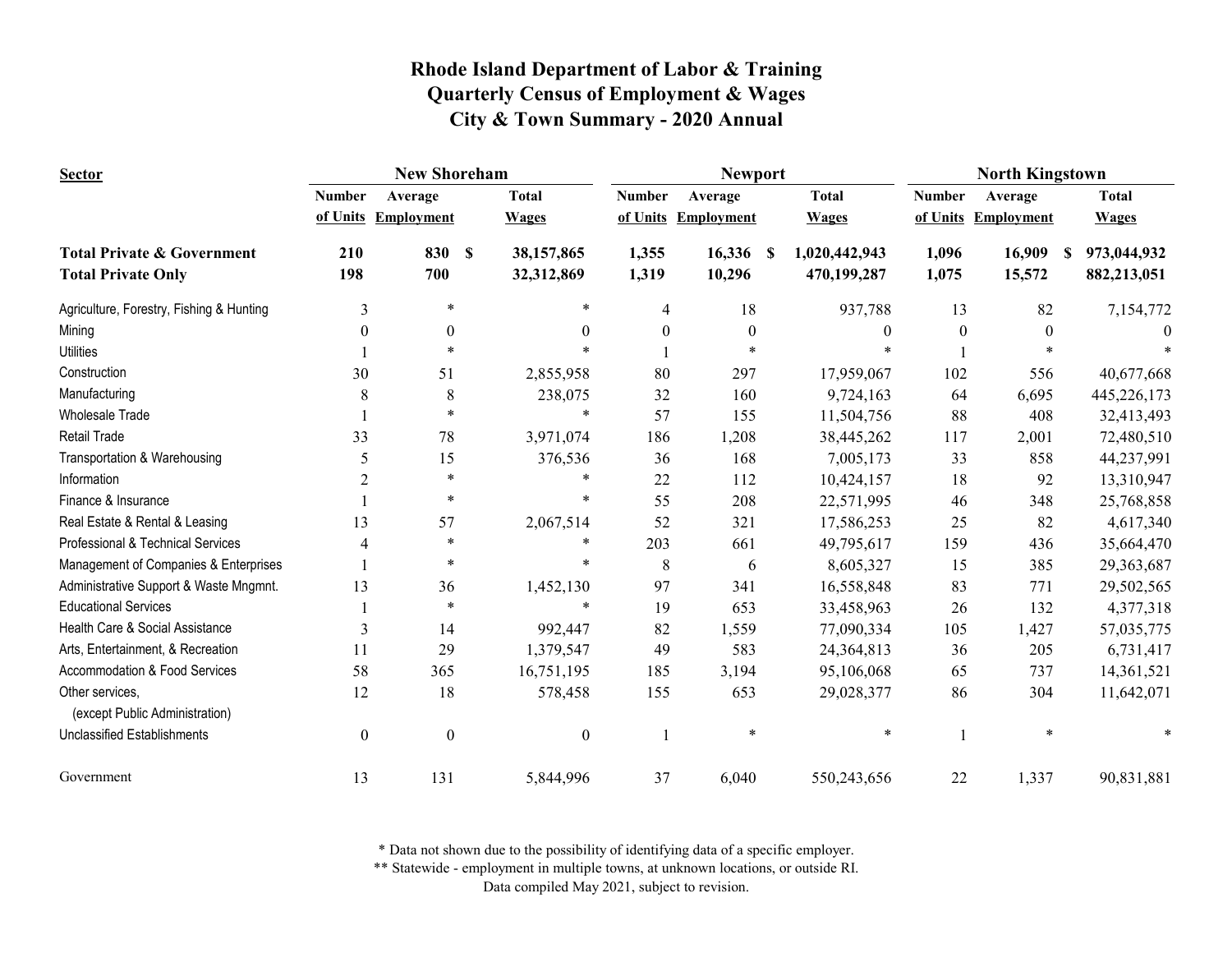| <b>Sector</b>                                     | <b>North Providence</b> |                     |                   |                          | <b>North Smithfield</b> |                  | Pawtucket        |                     |                     |  |
|---------------------------------------------------|-------------------------|---------------------|-------------------|--------------------------|-------------------------|------------------|------------------|---------------------|---------------------|--|
|                                                   | <b>Number</b>           | Average             | <b>Total</b>      | <b>Number</b>            | Average                 | <b>Total</b>     | <b>Number</b>    | Average             | <b>Total</b>        |  |
|                                                   |                         | of Units Employment | <b>Wages</b>      | of Units                 | Employment              | <b>Wages</b>     |                  | of Units Employment | <b>Wages</b>        |  |
| <b>Total Private &amp; Government</b>             | 690                     | 6,251               | 263,748,061<br>-S | 429                      | 4,662                   | 219,865,452<br>S | 1,666            | 18,747              | 1,028,501,151<br>-S |  |
| <b>Total Private Only</b>                         | 680                     | 5,470               | 217,488,977       | 420                      | 4,331                   | 198,007,198      | 1,643            | 16,812              | 883,916,799         |  |
| Agriculture, Forestry, Fishing & Hunting          |                         | $\ast$              | $\ast$            | $\overline{\mathcal{L}}$ | 8                       | 271,934          | 2                | $\ast$              |                     |  |
| Mining                                            | $\theta$                |                     |                   | $\boldsymbol{2}$         | $\ast$                  |                  | $\boldsymbol{0}$ | $\theta$            | $\theta$            |  |
| <b>Utilities</b>                                  | $\theta$                | $\boldsymbol{0}$    |                   |                          | $\ast$                  | $\ast$           | 3                | 75                  | 5,463,565           |  |
| Construction                                      | 64                      | 202                 | 12,308,358        | 69                       | 210                     | 11,300,544       | 178              | 971                 | 65,876,785          |  |
| Manufacturing                                     | 26                      | 172                 | 8,130,383         | 19                       | 453                     | 21,471,969       | 131              | 3,161               | 176, 141, 831       |  |
| <b>Wholesale Trade</b>                            | 22                      | 76                  | 7,770,045         | 28                       | 179                     | 11,189,259       | 88               | 519                 | 28,682,237          |  |
| Retail Trade                                      | 87                      | 978                 | 30,393,188        | 45                       | 1,201                   | 41,989,593       | 168              | 1,287               | 43,897,097          |  |
| Transportation & Warehousing                      | 22                      | 129                 | 5,161,050         | 13                       | 306                     | 13,949,500       | 72               | 414                 | 19,226,556          |  |
| Information                                       | 7                       | 18                  | 1,650,072         | 5                        | 11                      | 635,717          | 18               | 42                  | 3,232,396           |  |
| Finance & Insurance                               | 25                      | 108                 | 7,427,367         | 18                       | 69                      | 5,158,109        | 50               | 565                 | 42,902,078          |  |
| Real Estate & Rental & Leasing                    | 38                      | 121                 | 4,813,607         | 14                       | 34                      | 1,230,116        | 55               | 223                 | 9,225,696           |  |
| Professional & Technical Services                 | 65                      | 204                 | 12,124,158        | 52                       | 257                     | 26,549,314       | 147              | 703                 | 49,969,744          |  |
| Management of Companies & Enterprises             | 3                       | 16                  | 1,283,502         | $\boldsymbol{0}$         | $\boldsymbol{0}$        | $\boldsymbol{0}$ | 9                | 1,277               | 165,340,167         |  |
| Administrative Support & Waste Mngmnt.            | 53                      | 579                 | 19,138,507        | 25                       | 263                     | 15,220,630       | 130              | 1,698               | 72,141,580          |  |
| <b>Educational Services</b>                       | 9                       | 23                  | 348,979           | $\overline{\mathcal{L}}$ | $\overline{2}$          | 65,308           | 26               | 363                 | 15,641,874          |  |
| Health Care & Social Assistance                   | 107                     | 1,835               | 82,857,705        | 53                       | 603                     | 26,029,967       | 220              | 2,949               | 117,496,015         |  |
| Arts, Entertainment, & Recreation                 | 5                       | 37                  | 755,276           | $\tau$                   | 47                      | 1,430,858        | 29               | 256                 | 10,023,141          |  |
| Accommodation & Food Services                     | 72                      | 680                 | 13,278,949        | 27                       | 432                     | 8,710,415        | 149              | 1,293               | 26,446,010          |  |
| Other services,<br>(except Public Administration) | 78                      | 292                 | 9,935,738         | 38                       | 199                     | 8,878,252        | 174              | 1,019               | 32,115,329          |  |
| <b>Unclassified Establishments</b>                |                         | $\ast$              | $\ast$            | $\boldsymbol{0}$         | $\mathbf{0}$            | $\boldsymbol{0}$ | $\overline{2}$   | $\ast$              |                     |  |
| Government                                        | 11                      | 781                 | 46,259,084        | 10                       | 331                     | 21,858,254       | 24               | 1,935               | 144,584,352         |  |

\* Data not shown due to the possibility of identifying data of a specific employer.

\*\* Statewide - employment in multiple towns, at unknown locations, or outside RI.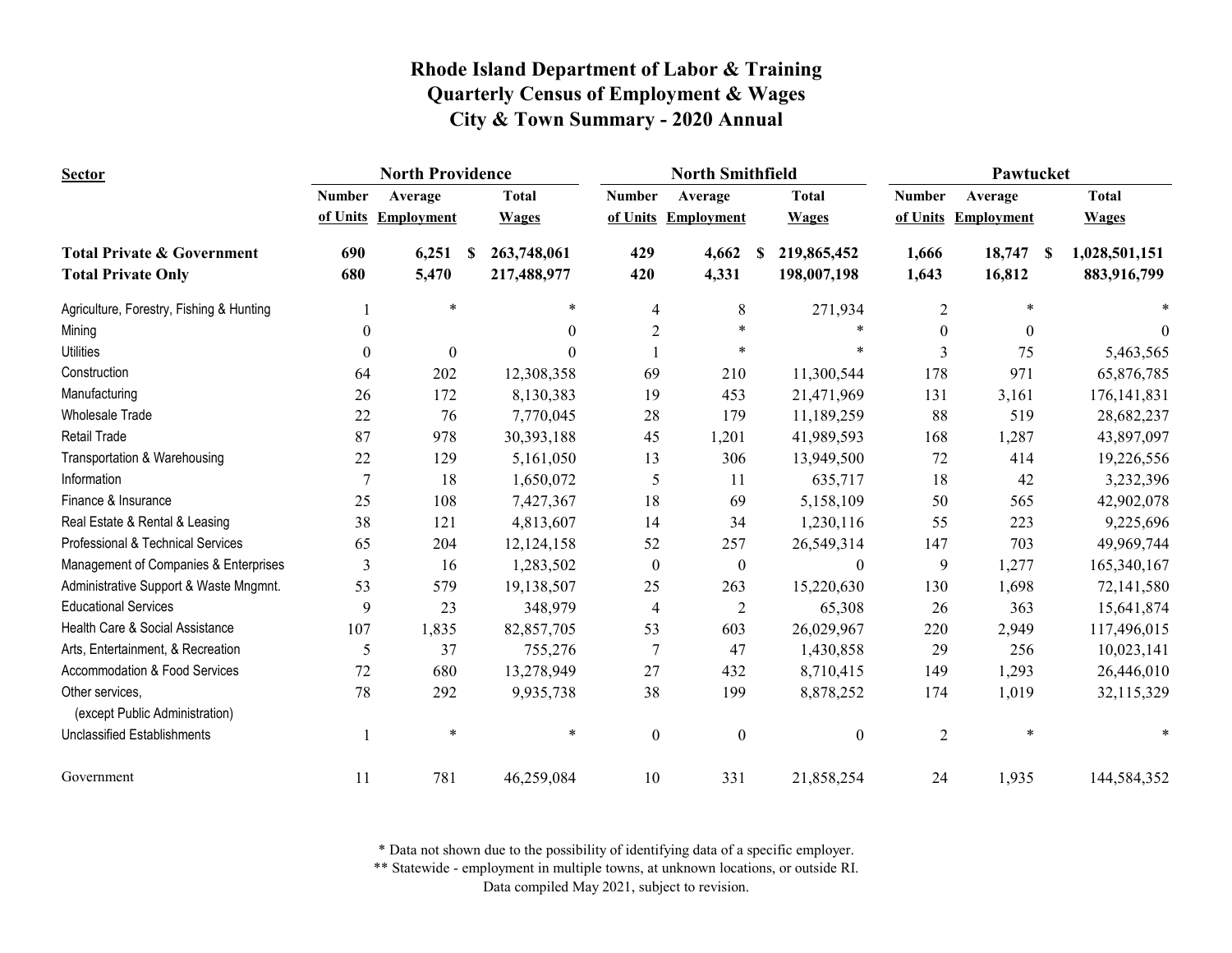| <b>Sector</b>                                     |                  | Portsmouth        |                     |                  | Providence        |                     | <b>Richmond</b>  |                   |                  |  |
|---------------------------------------------------|------------------|-------------------|---------------------|------------------|-------------------|---------------------|------------------|-------------------|------------------|--|
|                                                   | <b>Number</b>    | Average           | <b>Total</b>        | <b>Number</b>    | Average           | <b>Total</b>        | <b>Number</b>    | Average           | <b>Total</b>     |  |
|                                                   | of Units         | <b>Employment</b> | <b>Wages</b>        | of Units         | <b>Employment</b> | <b>Wages</b>        | of Units         | <b>Employment</b> | <b>Wages</b>     |  |
| <b>Total Private &amp; Government</b>             | 569              | 5,796             | 389,839,125<br>- \$ | 6,212            | 104,750           | 6,874,454,952<br>-S | 168              | 1,918             | 94,447,540<br>-S |  |
| <b>Total Private Only</b>                         | 553              | 5,105             | 348,278,794         | 6,108            | 88,929            | 5,732,272,123       | 160              | 1,265             | 51,845,934       |  |
| Agriculture, Forestry, Fishing & Hunting          | 13               | 43                | 1,345,156           | 5                | $\ast$            | $\ast$              | 8                | 48                | 2,594,659        |  |
| Mining                                            | $\theta$         | $\mathbf{0}$      | $\theta$            | $\boldsymbol{0}$ | $\theta$          | $\theta$            |                  | $\ast$            |                  |  |
| <b>Utilities</b>                                  |                  | $\ast$            |                     | 8                | 482               | 59,361,305          | $\Omega$         | $\theta$          | 0                |  |
| Construction                                      | 83               | 392               | 22,568,043          | 325              | 2,529             | 217,700,123         | 30               | 142               | 6,889,851        |  |
| Manufacturing                                     | 21               | 1,425             | 164,875,933         | 213              | 3,013             | 148,271,322         | 4                | 79                | 3,690,521        |  |
| <b>Wholesale Trade</b>                            | 32               | 117               | 10,882,335          | 230              | 2,599             | 221,720,898         | 6                | 48                | 3,637,805        |  |
| Retail Trade                                      | 54               | 556               | 24,068,011          | 646              | 5,906             | 191,773,834         | 25               | 283               | 9,507,557        |  |
| Transportation & Warehousing                      | $\overline{7}$   | 68                | 2,327,478           | 144              | 1,379             | 47,281,669          | 3                | 59                | 1,537,884        |  |
| Information                                       | 16               | *                 | *                   | 125              | 1,364             | 113,577,662         | 2                | *                 |                  |  |
| Finance & Insurance                               | 22               | 209               | 23,691,434          | 316              | 4,268             | 566,695,909         | 5                | 48                | 2,076,715        |  |
| Real Estate & Rental & Leasing                    | 18               | 30                | 2,129,770           | 205              | 1,381             | 83,285,056          | 2                | $\ast$            |                  |  |
| Professional & Technical Services                 | 70               | 153               | 10,531,045          | 1,056            | 6,657             | 630,755,524         | 14               | *                 |                  |  |
| Management of Companies & Enterprises             | 3                | $\ast$            | *                   | 43               | 2,594             | 294,020,119         | $\boldsymbol{0}$ | $\mathbf{0}$      | $\theta$         |  |
| Administrative Support & Waste Mngmnt.            | 37               | 230               | 8,214,523           | 407              | 5,973             | 257,447,149         | 11               | 64                | 2,836,840        |  |
| <b>Educational Services</b>                       | 18               | 255               | 11,073,157          | 162              | 12,002            | 772,577,250         | $\boldsymbol{0}$ | $\boldsymbol{0}$  | $\Omega$         |  |
| Health Care & Social Assistance                   | 54               | 863               | 39,149,575          | 801              | 27,476            | 1,772,639,419       | 13               | 42                | 1,680,406        |  |
| Arts, Entertainment, & Recreation                 | 12               | 160               | 6,628,595           | 76               | 671               | 26,430,931          | 6                | 69                | 1,345,304        |  |
| Accommodation & Food Services                     | 42               | 386               | 8,774,706           | 661              | 7,113             | 177,180,521         | 19               | 217               | 4,418,787        |  |
| Other services,<br>(except Public Administration) | 55               | 167               | 7,066,130           | 688              | 3,473             | 149,782,950         | 13               | 25                | 755,502          |  |
| <b>Unclassified Establishments</b>                | $\boldsymbol{0}$ | $\boldsymbol{0}$  | $\boldsymbol{0}$    | 3                | $\ast$            | $\ast$              | $\overline{0}$   | $\overline{0}$    | $\theta$         |  |
| Government                                        | 17               | 691               | 41,560,331          | 105              | 15,822            | 1,142,182,829       | 9                | 654               | 42,601,606       |  |

\* Data not shown due to the possibility of identifying data of a specific employer.

\*\* Statewide - employment in multiple towns, at unknown locations, or outside RI.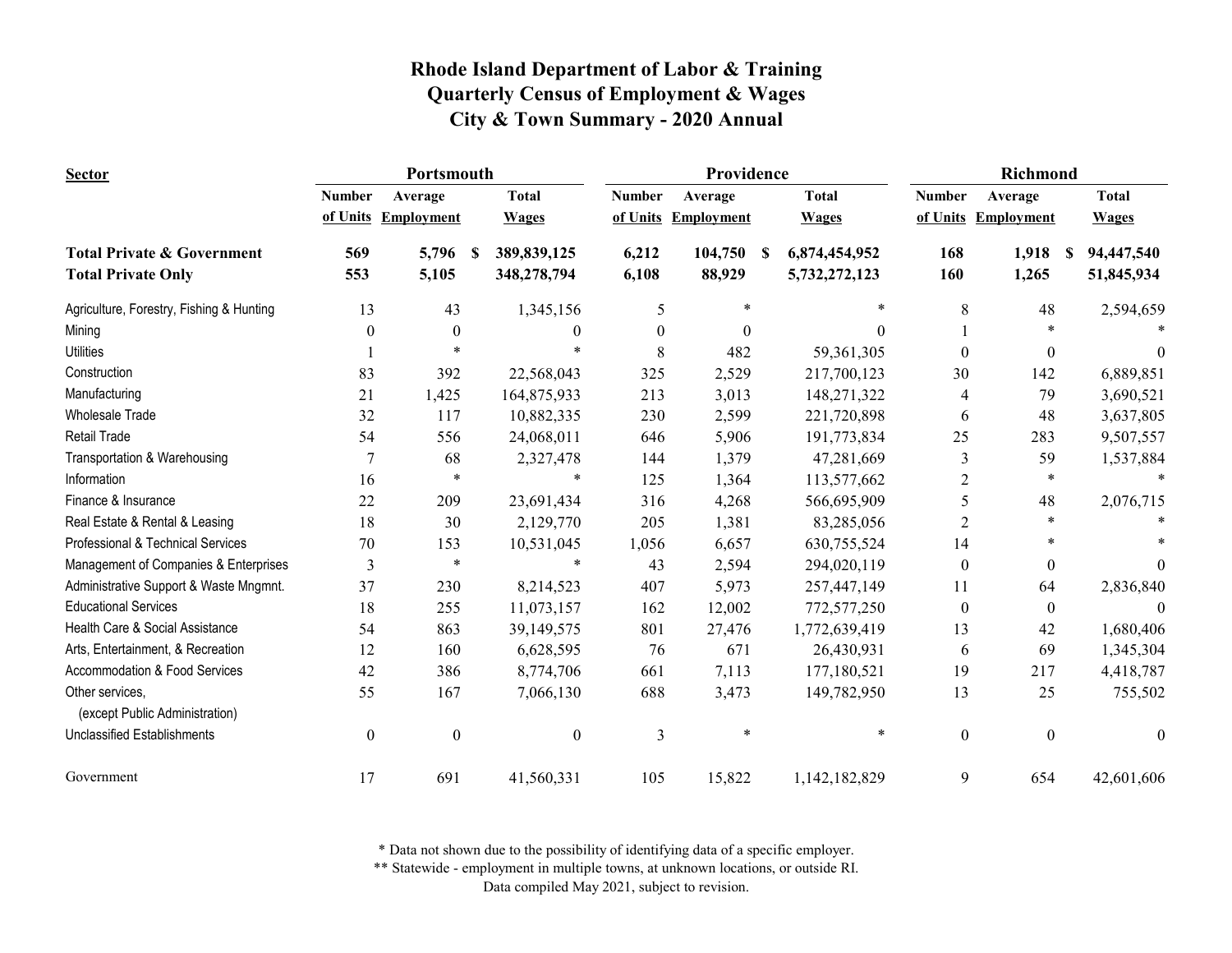| <b>Sector</b>                                     |                  | <b>Scituate</b>   |                  |               | Smithfield        |                           | <b>South Kingstown</b> |                     |                  |  |
|---------------------------------------------------|------------------|-------------------|------------------|---------------|-------------------|---------------------------|------------------------|---------------------|------------------|--|
|                                                   | <b>Number</b>    | Average           | <b>Total</b>     | <b>Number</b> | Average           | <b>Total</b>              | <b>Number</b>          | Average             | <b>Total</b>     |  |
|                                                   | of Units         | <b>Employment</b> | <b>Wages</b>     | of Units      | <b>Employment</b> | <b>Wages</b>              |                        | of Units Employment | <b>Wages</b>     |  |
| <b>Total Private &amp; Government</b>             | 302              | 1,664             | 83,292,500<br>-S | 901           | 14,308            | 1,300,391,811<br><b>S</b> | 1,084                  | 12,817              | 732,071,536<br>S |  |
| <b>Total Private Only</b>                         | 290              | 1,086             | 41,844,139       | 887           | 13,758            | 1,261,613,959             | 1,062                  | 9,240               | 481,710,228      |  |
| Agriculture, Forestry, Fishing & Hunting          | 7                | 37                | 995,505          | 4             | 15                | 342,462                   | 19                     | 94                  | 3,362,879        |  |
| Mining                                            | $\theta$         | $\overline{0}$    | $\theta$         |               | $\ast$            |                           |                        | $\ast$              |                  |  |
| <b>Utilities</b>                                  |                  | *                 |                  | $\theta$      | $\theta$          | $\Omega$                  | $\mathfrak{D}$         | $\ast$              |                  |  |
| Construction                                      | 79               | 263               | 12,800,279       | 113           | 979               | 71,259,177                | 140                    | 495                 | 26,831,600       |  |
| Manufacturing                                     | 10               | $\ast$            | $\ast$           | 60            | 1,040             | 64,763,568                | 30                     | 526                 | 52,928,183       |  |
| <b>Wholesale Trade</b>                            | 12               | 25                | 1,300,126        | 54            | 777               | 64, 361, 738              | 62                     | 460                 | 46,496,008       |  |
| <b>Retail Trade</b>                               | 20               | 187               | 6,206,724        | 106           | 1,723             | 56,063,952                | 97                     | 1,145               | 44,836,645       |  |
| Transportation & Warehousing                      | 16               | 59                | 3,101,970        | 16            | 134               | 9,066,981                 | 9                      | 83                  | 2,875,215        |  |
| Information                                       | 3                | 21                | 410,693          | 11            | 158               | 13,060,570                | 21                     | 109                 | 10,052,450       |  |
| Finance & Insurance                               | 10               | 18                | 949,880          | 47            | 3,290             | 645,542,714               | 37                     | 321                 | 24,951,395       |  |
| Real Estate & Rental & Leasing                    | 8                | 14                | 643,374          | 24            | 108               | 8,851,141                 | 33                     | 138                 | 5,000,398        |  |
| <b>Professional &amp; Technical Services</b>      | 31               | 81                | 4,877,841        | 137           | 749               | 89,622,157                | 126                    | 370                 | 32,287,191       |  |
| Management of Companies & Enterprises             | $\boldsymbol{0}$ | $\boldsymbol{0}$  | $\boldsymbol{0}$ | 4             | 255               | 46,922,948                | 7                      | 21                  | 1,716,929        |  |
| Administrative Support & Waste Mngmnt.            | 20               | 36                | 1,435,167        | 64            | 487               | 25,919,017                | 91                     | 318                 | 13,819,338       |  |
| <b>Educational Services</b>                       |                  | $\ast$            | *                | 10            | 872               | 58,666,970                | 21                     | 356                 | 14,394,211       |  |
| Health Care & Social Assistance                   | 28               | 90                | 2,738,840        | 77            | 1,294             | 50,196,461                | 133                    | 2,840               | 142,030,902      |  |
| Arts, Entertainment, & Recreation                 | 3                | 9                 | 166,912          | 17            | 67                | 1,731,439                 | 31                     | 159                 | 7,084,971        |  |
| <b>Accommodation &amp; Food Services</b>          | 19               | 168               | 2,759,684        | 76            | 1,201             | 26, 563, 435              | 103                    | 1,292               | 30,713,879       |  |
| Other services.<br>(except Public Administration) | 25               | 69                | 2,664,027        | 72            | 592               | 27,819,800                | 104                    | 484                 | 20,239,819       |  |
| <b>Unclassified Establishments</b>                |                  | $\ast$            | $\ast$           |               | ∗                 | $\ast$                    |                        | $\ast$              |                  |  |
| Government                                        | 13               | 578               | 41,448,361       | 15            | 550               | 38,777,852                | 23                     | 3,578               | 250,361,308      |  |

\* Data not shown due to the possibility of identifying data of a specific employer.

\*\* Statewide - employment in multiple towns, at unknown locations, or outside RI.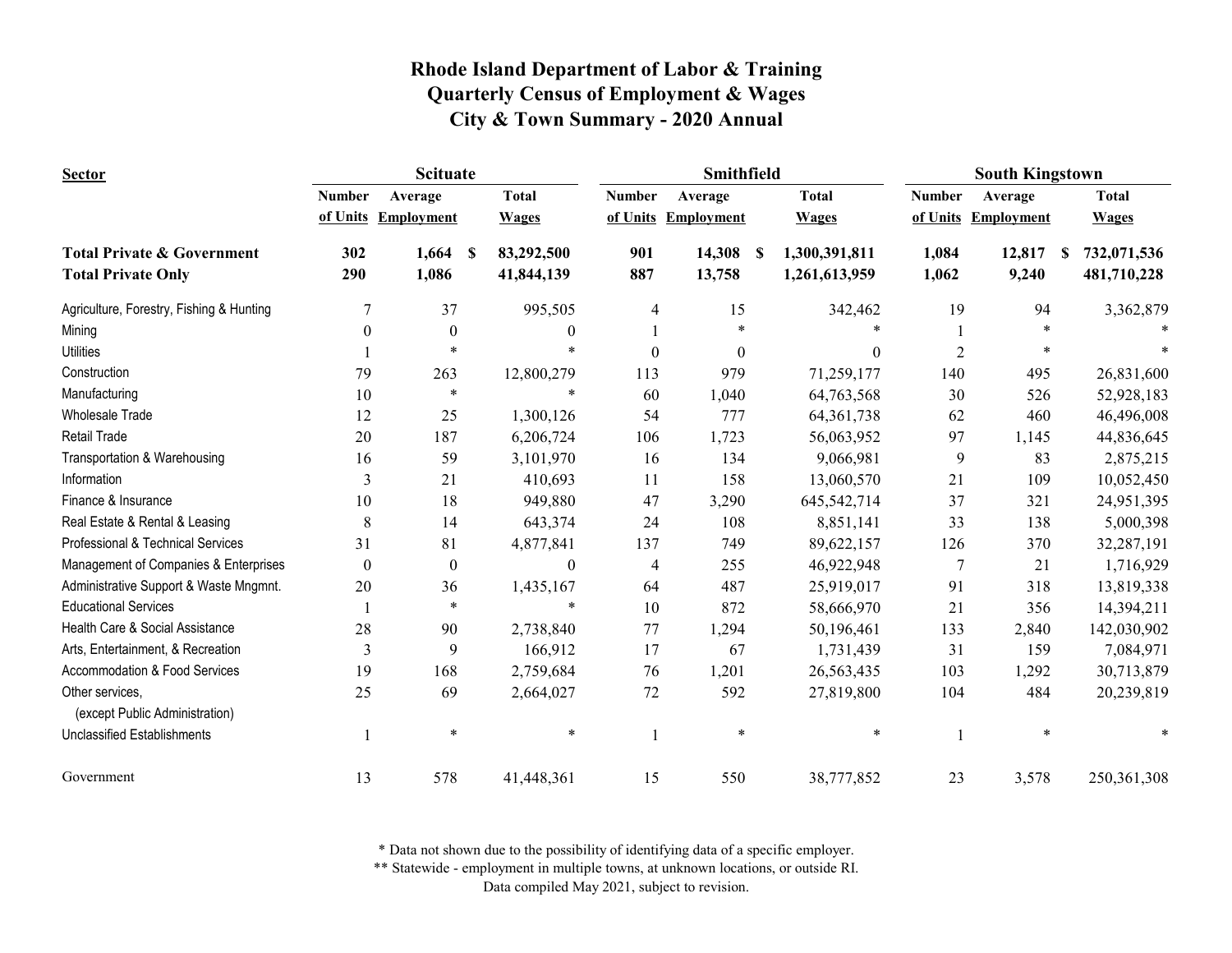| <b>Sector</b>                                     |                  | <b>Tiverton</b>     |          |                  | Warren                  |                   | Warwick |                  |                  |                   |              |               |
|---------------------------------------------------|------------------|---------------------|----------|------------------|-------------------------|-------------------|---------|------------------|------------------|-------------------|--------------|---------------|
|                                                   | <b>Number</b>    | Average             |          | <b>Total</b>     | <b>Number</b>           | Average           |         | <b>Total</b>     | <b>Number</b>    | Average           |              | <b>Total</b>  |
|                                                   |                  | of Units Employment |          | <b>Wages</b>     | of Units                | <b>Employment</b> |         | <b>Wages</b>     | of Units         | <b>Employment</b> |              | <b>Wages</b>  |
| <b>Total Private &amp; Government</b>             | 417              | 2,858               | <b>S</b> | 127,262,615      | 400                     | 3,355             | S       | 151,212,531      | 3,215            | 43,945            | $\mathbf{s}$ | 2,394,555,716 |
| <b>Total Private Only</b>                         | 405              | 2,414               |          | 100,256,770      | 393                     | 3,193             |         | 141,321,944      | 3,184            | 40,283            |              | 2,116,796,953 |
| Agriculture, Forestry, Fishing & Hunting          | 5                | 23                  |          | 442,479          | $\overline{2}$          | $\ast$            |         | *                | 12               | 52                |              | 1,642,677     |
| Mining                                            | $\theta$         | $\boldsymbol{0}$    |          | $\mathbf{0}$     | $\boldsymbol{0}$        | $\theta$          |         | $\Omega$         | $\boldsymbol{0}$ | $\Omega$          |              |               |
| <b>Utilities</b>                                  | 3                | 24                  |          | 2,471,786        | $\boldsymbol{0}$        | $\Omega$          |         | $\Omega$         | $\overline{c}$   |                   |              |               |
| Construction                                      | 56               | 195                 |          | 10,581,310       | 50                      | 136               |         | 7,445,236        | 291              | 2,152             |              | 154,051,798   |
| Manufacturing                                     | 16               | 98                  |          | 3,516,291        | 35                      | 781               |         | 42,789,698       | 115              | 2,605             |              | 175,859,055   |
| <b>Wholesale Trade</b>                            | 25               | 101                 |          | 6,295,847        | 18                      | 122               |         | 8,748,004        | 204              | 1,662             |              | 107,918,360   |
| <b>Retail Trade</b>                               | 62               | 548                 |          | 25,240,439       | 44                      | 280               |         | 8,787,121        | 388              | 6,666             |              | 245,205,442   |
| Transportation & Warehousing                      | 8                | 38                  |          | 1,058,161        | $\overline{\mathbf{c}}$ | $\ast$            |         |                  | 68               | 2,520             |              | 116,717,567   |
| Information                                       |                  | $\ast$              |          | *                | 3                       | 27                |         | 1,614,497        | 33               | 279               |              | 18,870,094    |
| Finance & Insurance                               | 14               | 53                  |          | 3,367,638        | 14                      | 144               |         | 8,233,052        | 210              | 2,446             |              | 207,684,405   |
| Real Estate & Rental & Leasing                    | 8                | 9                   |          | 762,463          | 9                       | 35                |         | 1,289,990        | 136              | 969               |              | 47,240,546    |
| Professional & Technical Services                 | 51               | 79                  |          | 5,802,420        | 41                      | 222               |         | 1,498,743        | 421              | 1,834             |              | 123,918,201   |
| Management of Companies & Enterprises             |                  | $\ast$              |          | *                | $\overline{2}$          | $\ast$            |         | $\ast$           | 20               | 1,542             |              | 137,466,982   |
| Administrative Support & Waste Mngmnt.            | 35               | 72                  |          | 3,319,857        | 29                      | 135               |         | 4,693,258        | 238              | 2,614             |              | 108,263,816   |
| <b>Educational Services</b>                       | 5                | 19                  |          | 403,855          | 6                       | 101               |         | 4,542,903        | 42               | 501               |              | 22,005,120    |
| Health Care & Social Assistance                   | 32               | 376                 |          | 14,556,519       | 38                      | 442               |         | 20,571,822       | 421              | 8,576             |              | 495,454,665   |
| Arts, Entertainment, & Recreation                 | 6                | 24                  |          | 503,411          | 9                       | 43                |         | 924,864          | 44               | 466               |              | 12,574,225    |
| Accommodation & Food Services                     | 36               | 650                 |          | 18,873,242       | 48                      | 492               |         | 9,097,503        | 256              | 3,985             |              | 87,115,305    |
| Other services.<br>(except Public Administration) | 45               | 102                 |          | 2,877,301        | 48                      | 165               |         | 5,418,314        | 287              | 1,395             |              | 53,272,280    |
| <b>Unclassified Establishments</b>                | $\boldsymbol{0}$ | $\boldsymbol{0}$    |          | $\boldsymbol{0}$ | $\boldsymbol{0}$        | $\boldsymbol{0}$  |         | $\boldsymbol{0}$ | $\overline{2}$   | $\ast$            |              |               |
| Government                                        | 13               | 444                 |          | 27,005,845       | 8                       | 163               |         | 9,890,587        | 33               | 3,663             |              | 277,758,763   |

\* Data not shown due to the possibility of identifying data of a specific employer.

\*\* Statewide - employment in multiple towns, at unknown locations, or outside RI.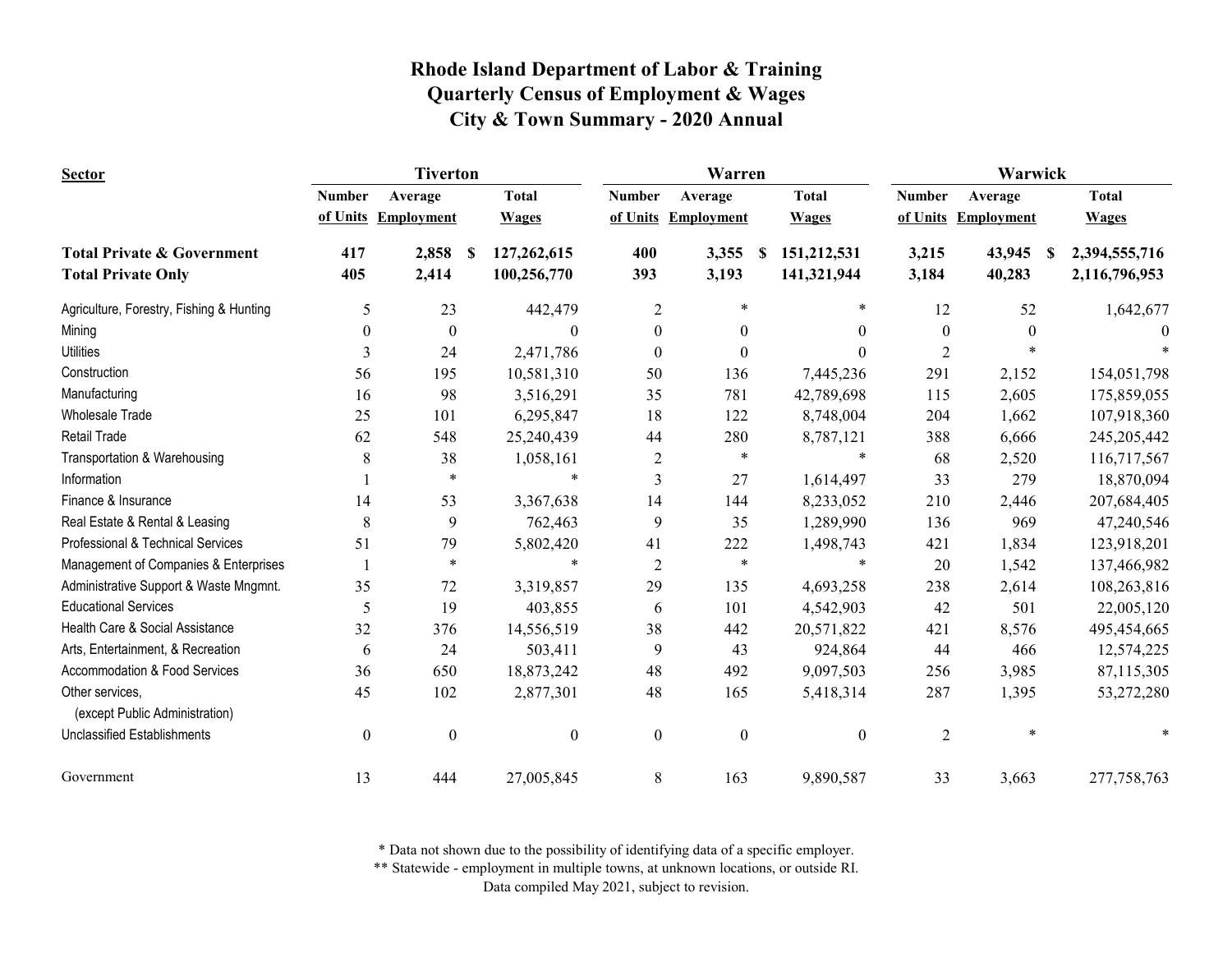| <b>Sector</b>                                     | <b>West Greenwich</b> |                     |                  |                | <b>West Warwick</b> |                  | Westerly         |                     |              |
|---------------------------------------------------|-----------------------|---------------------|------------------|----------------|---------------------|------------------|------------------|---------------------|--------------|
|                                                   | <b>Number</b>         | Average             | <b>Total</b>     | <b>Number</b>  | Average             | <b>Total</b>     | <b>Number</b>    | Average             | <b>Total</b> |
|                                                   |                       | of Units Employment | <b>Wages</b>     |                | of Units Employment | <b>Wages</b>     |                  | of Units Employment | <b>Wages</b> |
| <b>Total Private &amp; Government</b>             | 241                   | 3,159               | 260,608,953<br>S | 596            | 7,314               | 414,400,664<br>S | 911              | 8,798<br>S          | 404,899,998  |
| <b>Total Private Only</b>                         | 231                   | 2,813               | 239,406,567      | 581            | 6,377               | 351,095,700      | 892              | 7,817               | 352,907,415  |
| Agriculture, Forestry, Fishing & Hunting          |                       | $\ast$              | $\ast$           | $\overline{c}$ | $\ast$              | *                | $\overline{2}$   | $\ast$              |              |
| Mining                                            |                       | $\ast$              |                  | $\overline{0}$ | $\Omega$            | 0                |                  |                     |              |
| <b>Utilities</b>                                  | $\Omega$              | $\Omega$            | $\Omega$         |                |                     |                  |                  |                     |              |
| Construction                                      | 42                    | 143                 | 10,057,502       | 66             | 416                 | 22,032,441       | 90               | 353                 | 20,686,504   |
| Manufacturing                                     | 11                    | 985                 | 125,608,895      | 25             | 1,269               | 73,102,980       | 27               | 534                 | 30,617,026   |
| <b>Wholesale Trade</b>                            | 12                    | 230                 | 18,978,647       | 26             | 307                 | 26,222,118       | 39               | 95                  | 6,818,986    |
| <b>Retail Trade</b>                               | 13                    | 95                  | 2,999,328        | 81             | 863                 | 42,321,950       | 139              | 1,859               | 62,122,842   |
| Transportation & Warehousing                      | 8                     | 225                 | 11,510,596       | 12             | 268                 | 14,775,801       | 13               | 55                  | 2,866,478    |
| Information                                       | 5                     | 14                  | 1,614,959        | 14             | 678                 | 57,471,304       | 11               | 85                  | 5,235,159    |
| Finance & Insurance                               | 10                    | 14                  | 1,096,727        | 18             | 75                  | 5,508,839        | 35               | 218                 | 16,686,800   |
| Real Estate & Rental & Leasing                    | 10                    | 133                 | 9,951,419        | 21             | 63                  | 2,439,766        | 22               | 73                  | 3,153,337    |
| Professional & Technical Services                 | 41                    | 412                 | 38,692,411       | 61             | 204                 | 15,232,750       | 84               | 260                 | 16,386,375   |
| Management of Companies & Enterprises             | $\overline{c}$        | $\ast$              | $\ast$           | $\overline{4}$ | $\ast$              | $\ast$           | 6                | 260                 | 27,920,153   |
| Administrative Support & Waste Mngmnt.            | 26                    | 164                 | 6,651,686        | 43             | 216                 | 7,646,644        | 59               | 194                 | 6,536,661    |
| <b>Educational Services</b>                       |                       | $\ast$              |                  | 6              | *                   | $\ast$           | 8                | 35                  | 1,973,190    |
| Health Care & Social Assistance                   | 22                    | 78                  | 3,004,169        | 66             | 867                 | 41,280,816       | 110              | 1,765               | 91,282,514   |
| Arts, Entertainment, & Recreation                 | 3                     | $\ast$              | $\ast$           | $\overline{7}$ | $\ast$              | $\ast$           | 40               | 454                 | 14,481,836   |
| Accommodation & Food Services                     | 18                    | 213                 | 5,326,435        | 62             | 638                 | 13,032,430       | 118              | 1,270               | 35, 337, 675 |
| Other services,<br>(except Public Administration) | 8                     | 18                  | 728,351          | 71             | 299                 | 10,314,787       | 92               | 286                 | 8,715,408    |
| <b>Unclassified Establishments</b>                |                       | $\ast$              | $\ast$           |                | $\ast$              | *                | $\boldsymbol{0}$ | $\overline{0}$      | $\theta$     |
| Government                                        | 11                    | 346                 | 21,202,386       | 16             | 937                 | 63,304,964       | 20               | 981                 | 51,992,583   |

\* Data not shown due to the possibility of identifying data of a specific employer.

\*\* Statewide - employment in multiple towns, at unknown locations, or outside RI.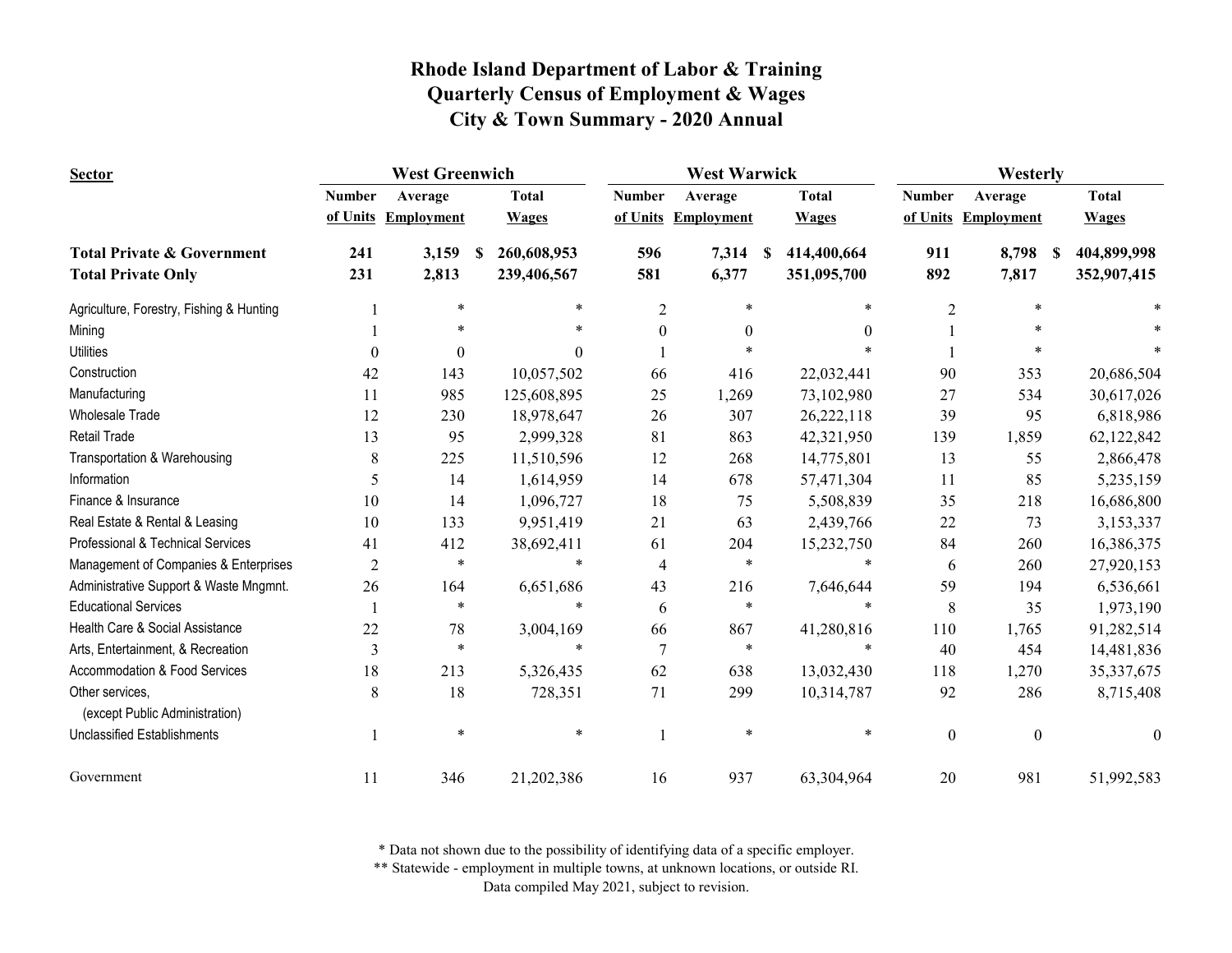| <b>Sector</b>                            |                  | Woonsocket        |                  |                  | Statewide **      |                     |  |  |
|------------------------------------------|------------------|-------------------|------------------|------------------|-------------------|---------------------|--|--|
|                                          | <b>Number</b>    | Average           | <b>Total</b>     | <b>Number</b>    | Average           | <b>Total</b>        |  |  |
|                                          | of Units         | <b>Employment</b> | <b>Wages</b>     | of Units         | <b>Employment</b> | <b>Wages</b>        |  |  |
| <b>Total Private &amp; Government</b>    | 910              | 12,838            | 923,396,007<br>S | 5,422            | 10,854            | 1,038,476,383<br>-S |  |  |
| <b>Total Private Only</b>                | 893              | 11,316            | 836,406,604      | 5,426            | 10,682            | 1,020,522,021       |  |  |
| Agriculture, Forestry, Fishing & Hunting | $\boldsymbol{0}$ | $\boldsymbol{0}$  | $\boldsymbol{0}$ | 3                | 5                 | 109,878             |  |  |
| Mining                                   | $\boldsymbol{0}$ | $\boldsymbol{0}$  | $\boldsymbol{0}$ | $\boldsymbol{0}$ | $\boldsymbol{0}$  | $\mathbf{0}$        |  |  |
| <b>Utilities</b>                         | $\overline{c}$   | $\ast$            | *                | 12               | 10                | 1,103,186           |  |  |
| Construction                             | 69               | 246               | 12,250,296       | 268              | 767               | 54,618,107          |  |  |
| Manufacturing                            | 54               | 888               | 47,995,260       | 36               | 59                | 5,175,595           |  |  |
| <b>Wholesale Trade</b>                   | 40               | 299               | 21,521,071       | 1,301            | 2,190             | 284,967,414         |  |  |
| <b>Retail Trade</b>                      | 110              | 1,176             | 78,788,858       | 164              | 291               | 22,914,179          |  |  |
| Transportation & Warehousing             | 22               | 494               | 22,219,922       | 77               | 283               | 21,274,051          |  |  |
| Information                              | 9                | $\ast$            | *                | 261              | 562               | 64,741,575          |  |  |
| Finance & Insurance                      | 27               | 110               | 6,233,793        | 274              | 706               | 92,950,591          |  |  |
| Real Estate & Rental & Leasing           | 37               | 106               | 5,786,117        | 78               | 122               | 7,927,015           |  |  |
| Professional & Technical Services        | 148              | 458               | 38,994,767       | 1,541            | 2,451             | 268,407,282         |  |  |
| Management of Companies & Enterprises    | 13               | 2,594             | 387,844,986      | 64               | 230               | 18,521,631          |  |  |
| Administrative Support & Waste Mngmnt.   | 57               | 478               | 24,135,885       | 626              | 2,053             | 115,038,304         |  |  |
| <b>Educational Services</b>              | 11               | 366               | 15,177,660       | 167              | 218               | 13,034,468          |  |  |
| Health Care & Social Assistance          | 126              | 2,970             | 148,821,423      | 161              | 278               | 19,748,599          |  |  |
| Arts, Entertainment, & Recreation        | $\sqrt{ }$       | 58                | 1,535,722        | 51               | 46                | 3,413,088           |  |  |
| Accommodation & Food Services            | 83               | 737               | 15,235,214       | 55               | 114               | 4,985,771           |  |  |
| Other services,                          | 83               | 294               | 8,112,564        | 200              | 234               | 16,195,073          |  |  |
| (except Public Administration)           |                  |                   |                  |                  |                   |                     |  |  |
| <b>Unclassified Establishments</b>       | $\boldsymbol{0}$ | $\boldsymbol{0}$  | $\boldsymbol{0}$ | 88               | 63                | 5,396,214           |  |  |
| Government                               | 18               | 1,521             | 86,989,403       | 30               | 167               | 17,954,362          |  |  |

\* Data not shown due to the possibility of identifying data of a specific employer.

\*\* Statewide - employment in multiple towns, at unknown locations, or outside RI.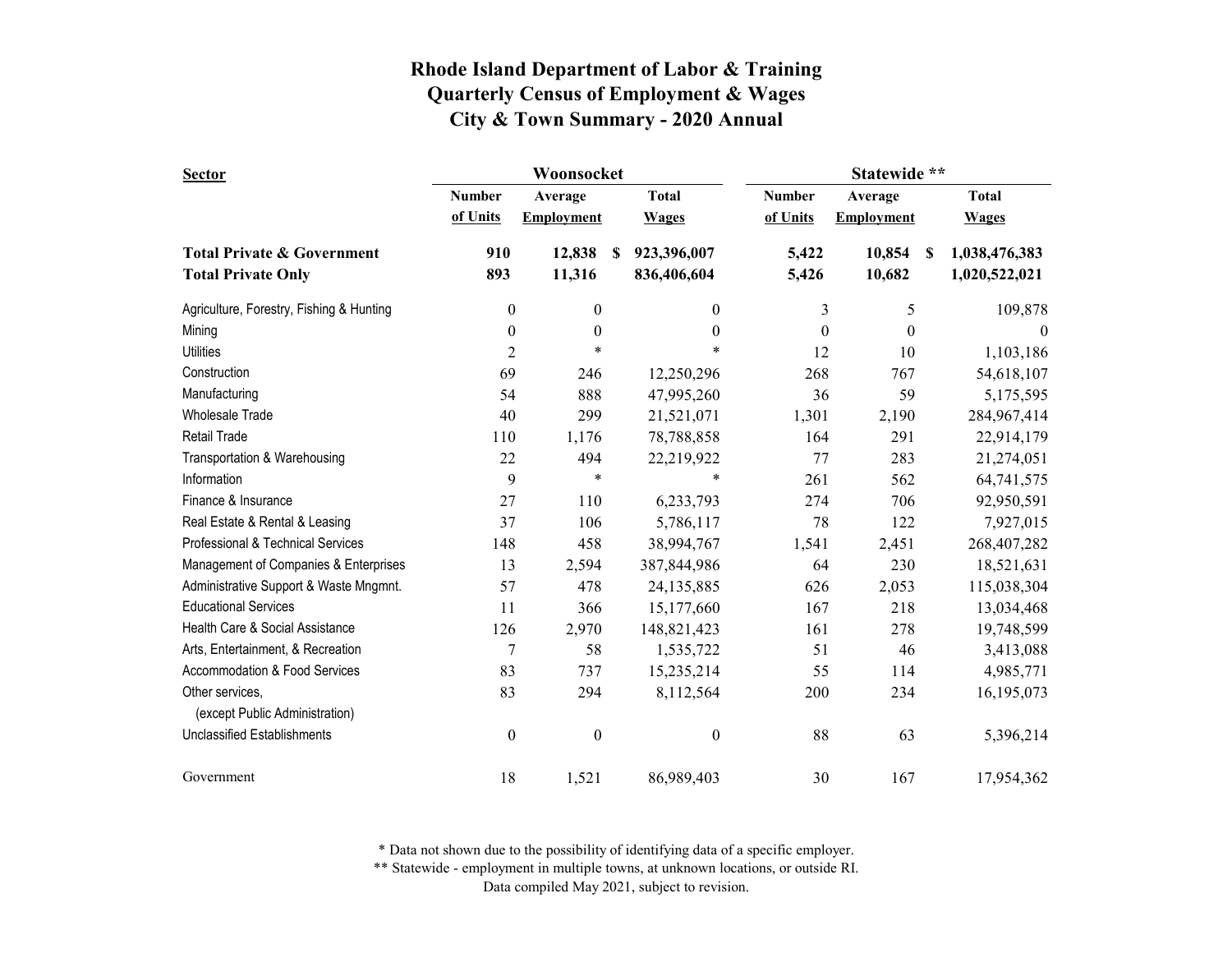| <b>Sector</b>                                     | <b>Bristol County</b> |                  |              | <b>Kent County</b> |                     |                     | <b>Newport County</b> |                   |               |
|---------------------------------------------------|-----------------------|------------------|--------------|--------------------|---------------------|---------------------|-----------------------|-------------------|---------------|
|                                                   | <b>Number</b>         | Average          | <b>Total</b> | <b>Number</b>      | Average             | <b>Total</b>        | <b>Number</b>         | Average           | <b>Total</b>  |
|                                                   | of Units              | Employment       | <b>Wages</b> |                    | of Units Employment | <b>Wages</b>        | of Units              | <b>Employment</b> | <b>Wages</b>  |
| <b>Total Private &amp; Government</b>             | 1,614                 | 12,664 \$        | 609,243,232  | 5,668              | 69,062              | 3,803,391,139<br>-S | 3,456                 | 37,182 \$         | 2,224,057,872 |
| <b>Total Private Only</b>                         | 1,579                 | 10,740           | 484,930,331  | 5,582              | 62,326              | 3,335,282,046       | 3,359                 | 28,985            | 1,544,829,304 |
| Agriculture, Forestry, Fishing & Hunting          | 5                     | 13               | 289,064      | 21                 | 80                  | 2,427,547           | 41                    | 229               | 7,854,454     |
| Mining                                            | $\boldsymbol{0}$      | $\boldsymbol{0}$ | $\bf{0}$     |                    | $\ast$              | $\ast$              | $\mathfrak{2}$        | $\ast$            |               |
| <b>Utilities</b>                                  | $\theta$              | $\boldsymbol{0}$ | $\theta$     | 5                  | 35                  | 2,548,690           | 6                     | 43                | 4,812,924     |
| Construction                                      | 187                   | 615              | 34,677,294   | 573                | 3,371               | 221,747,536         | 346                   | 1,567             | 91,791,430    |
| Manufacturing                                     | 94                    | 1,586            | 87,712,341   | 210                | 5,574               | 433, 143, 411       | 91                    | 2,131             | 216,526,431   |
| <b>Wholesale Trade</b>                            | 103                   | 332              | 29,006,207   | 334                | 2,673               | 201,052,103         | 164                   | 533               | 42,595,383    |
| Retail Trade                                      | 135                   | 1,103            | 36,542,683   | 639                | 10,112              | 378,391,909         | 407                   | 3,776             | 140,813,944   |
| Transportation & Warehousing                      | 8                     | $\ast$           | $\ast$       | 106                | 3,203               | 148,388,606         | 70                    | 402               | 20,503,581    |
| Information                                       | 31                    | $78\,$           | 6,459,543    | 74                 | 1,060               | 86,854,588          | 57                    | 276               | 26,175,396    |
| Finance & Insurance                               | 67                    | 369              | 26,152,022   | 323                | 2,865               | 240,824,643         | 135                   | 1,046             | 109,574,673   |
| Real Estate & Rental & Leasing                    | 42                    | 122              | 6,442,626    | 213                | 1,251               | 62,903,809          | 118                   | 484               | 27,233,160    |
| <b>Professional &amp; Technical Services</b>      | 210                   | 485              | 26,892,676   | 756                | 3,440               | 256,053,723         | 500                   | 3,563             | 280,503,279   |
| Management of Companies & Enterprises             | 8                     | 67               | 3,800,065    | 39                 | 2,075               | 189,026,250         | 21                    | 520               | 42,943,905    |
| Administrative Support & Waste Mngmnt.            | 108                   | 436              | 17,737,218   | 426                | 3,748               | 154,341,516         | 267                   | 1,065             | 44,273,328    |
| <b>Educational Services</b>                       | 40                    | 1,457            | 63,890,794   | 77                 | 1,209               | 55,876,435          | 59                    | 1,144             | 56,020,495    |
| Health Care & Social Assistance                   | 181                   | 1,646            | 68,553,202   | 740                | 12,165              | 661,103,443         | 263                   | 4,019             | 180,598,465   |
| Arts, Entertainment, & Recreation                 | 42                    | 367              | 13,405,032   | 72                 | 597                 | 15,798,127          | 102                   | 1,089             | 41,896,265    |
| <b>Accommodation &amp; Food Services</b>          | 136                   | 1,389            | 29,596,790   | 469                | 6,636               | 144,507,229         | 374                   | 5,664             | 155,858,453   |
| Other services,<br>(except Public Administration) | 196                   | 614              | 18,437,134   | 524                | 2,226               | 79,855,921          | 361                   | 1,433             | 54,708,180    |
| <b>Unclassified Establishments</b>                | $\overline{2}$        | $\ast$           | $\ast$       | 6                  | $\ast$              | $\ast$              |                       | $\ast$            | $\ast$        |
| Government                                        | 37                    | 1,925            | 124,312,901  | 92                 | 6,738               | 468,109,093         | 103                   | 8,198             | 679,228,568   |

\* Data not shown due to the possibility of identifying data of a specific employer.

\*\* Statewide - employment in multiple towns, at unknown locations, or outside RI.